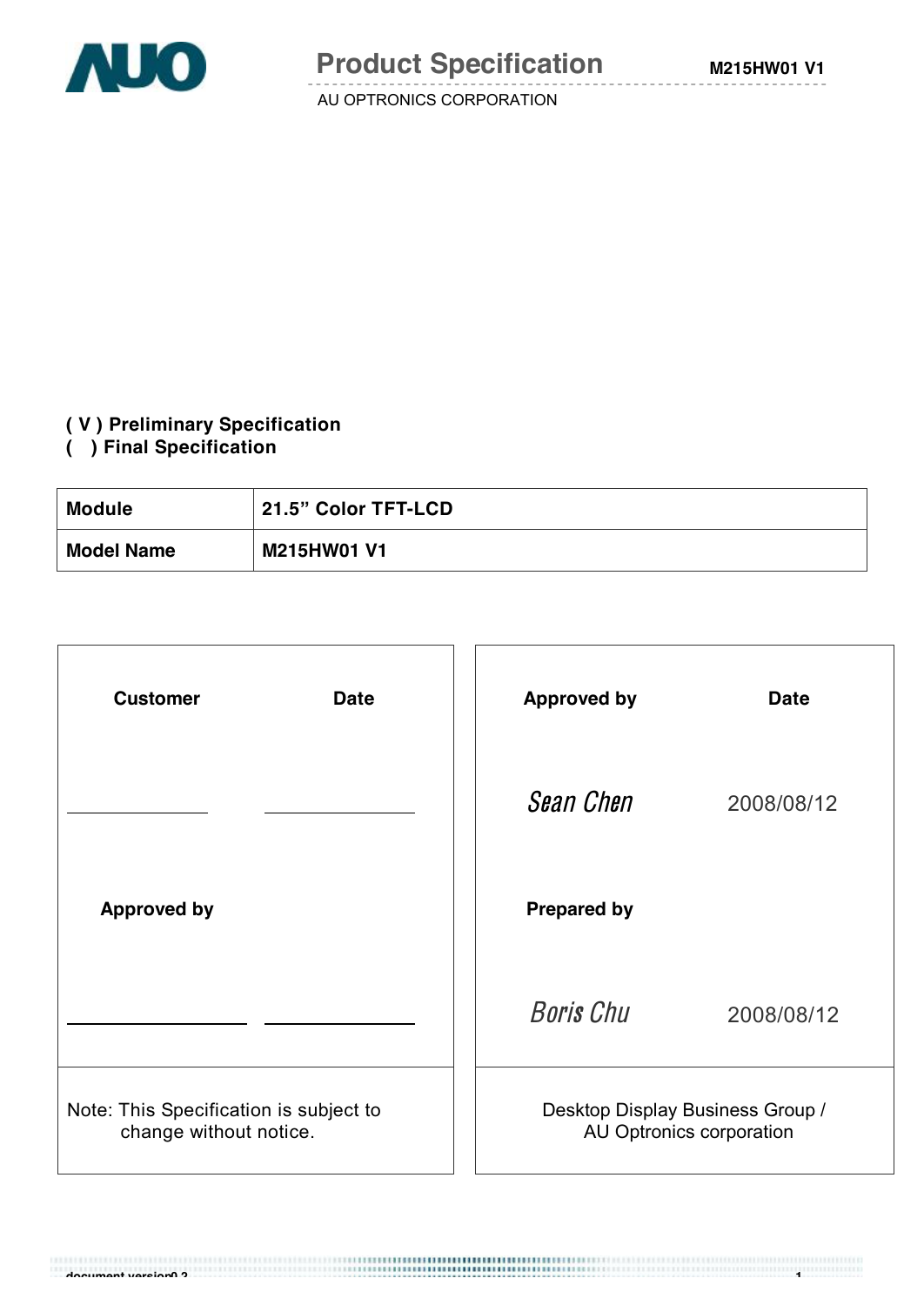

# **Product Specification**

AU OPTRONICS CORPORATION

# **Contents**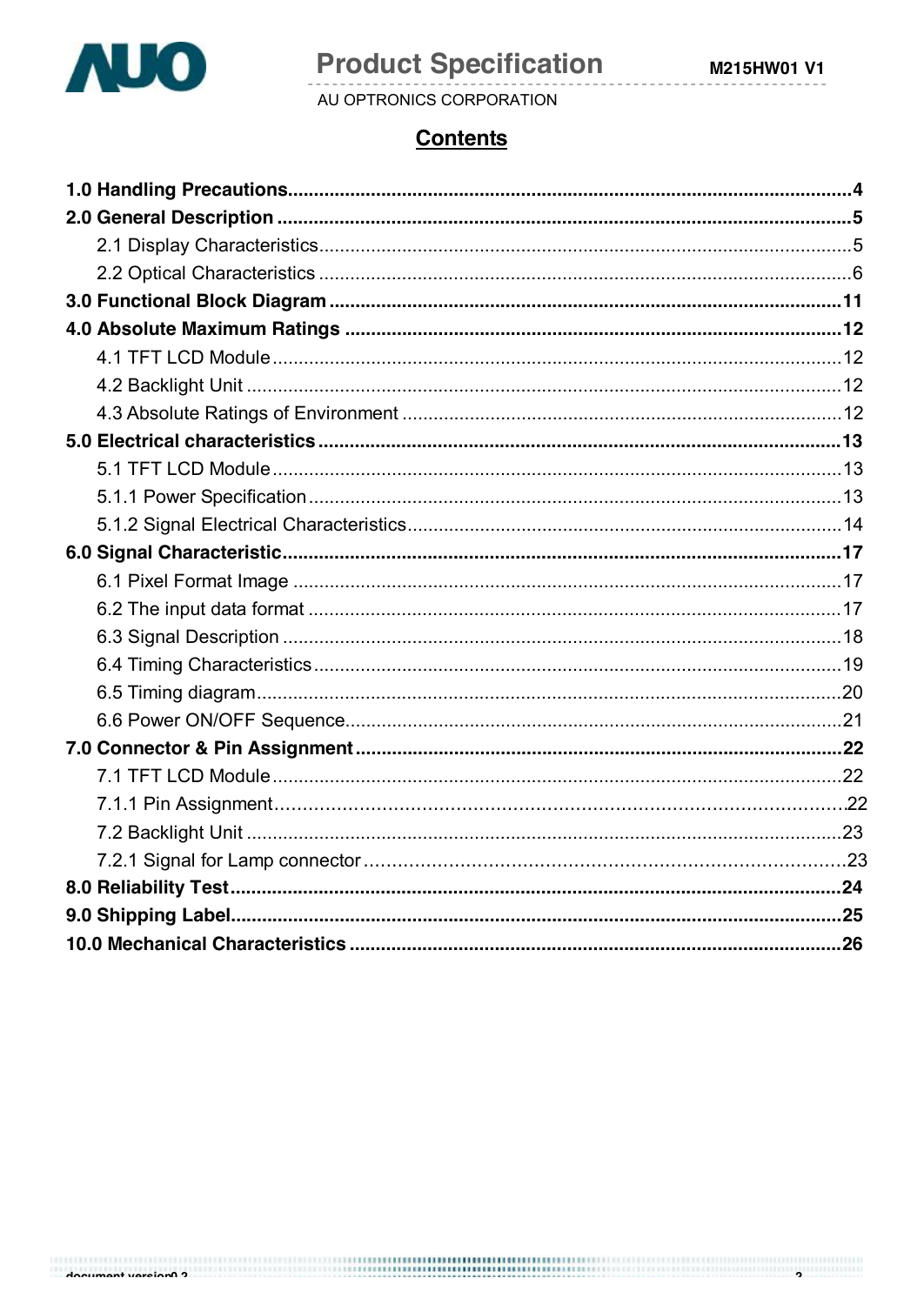

**Product Specification** M215HW01 V1

AU OPTRONICS CORPORATION

# **Record of Revision**

|      | Version and Date<br>Old description<br>Page |     | <b>New Description</b>            | ∣Remark l                                                                                                                                                                      |         |
|------|---------------------------------------------|-----|-----------------------------------|--------------------------------------------------------------------------------------------------------------------------------------------------------------------------------|---------|
| 10.1 | 2008/01/18                                  | All | <b>First Edition for Customer</b> |                                                                                                                                                                                |         |
| 0.2  | 2008/9/25                                   | 5   | INA                               | TC0'03 Compliance                                                                                                                                                              | Revised |
| 0.2  | 2008/9/25                                   | 14  | <b>INA</b>                        | 6 Both CCFLs in the CCFL set (2 CCFL<br>lamps on each side of a panel) is<br>designed for identical phase driving.<br>Reversed phase driving of CCFL set is<br>not encouraged. | Revised |

**document version0 2 3**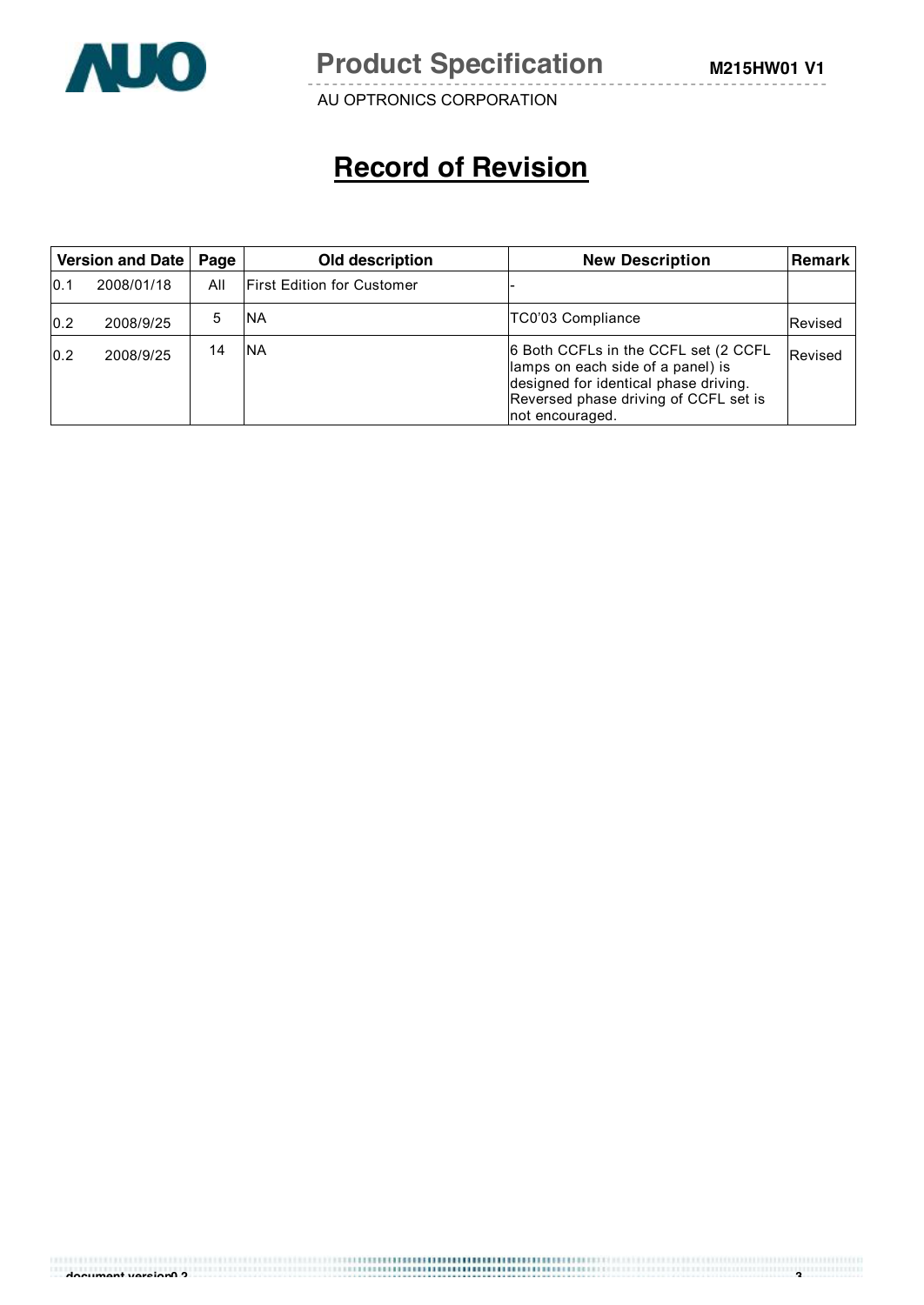

#### **1.0 Handling Precautions**

- 1) Since front polarizer is easily damaged, pay attention not to scratch it.
- 2) Be sure to turn off power supply when inserting or disconnecting from input connector.
- 3) Wipe off water drop immediately. Long contact with water may cause discoloration or spots.
- 4) When the panel surface is soiled, wipe it with absorbent cotton or other soft cloth.
- 5) Since the panel is made of glass, it may break or crack if dropped or bumped on hard surface.
- 6) Since CMOS LSI is used in this module, take care of static electricity and insure human earth when handling.
- 7) Do not open or modify the Module Assembly.
- 8) Do not press the reflector sheet at the back of the module to any directions.
- 9) In case if a Module has to be put back into the packing container slot after once it was taken out from the container, do not press the center of the CCFL reflector edge. Instead, press at the far ends of the CCFL Reflector edge softly. Otherwise the TFT Module may be damaged.
- 10) At the insertion or removal of the Signal Interface Connector, be sure not to rotate nor tilt the Interface Connector of the TFT Module.
- 11) After installation of the TFT Module into an enclosure, do not twist nor bend the TFT Module even momentary. At designing the enclosure, it should be taken into consideration that no bending/twisting forces are applied to the TFT Module from outside. Otherwise the TFT Module may be damaged.
- 12) Cold cathode fluorescent lamp in LCD contains a small amount of mercury. Please follow local ordinances or regulations for disposal.
- 13) Small amount of materials having no flammability grade is used in the LCD module. The LCD module should be supplied by power complied with requirements of Limited Power Source (IEC60950 or UL1950), or be applied exemption.
- 14) The LCD module is designed so that the CCFL in it is supplied by Limited Current Circuit (IEC60950 or UL1950). Do not connect the CCFL in Hazardous Voltage Circuit.

**document version0 2 4**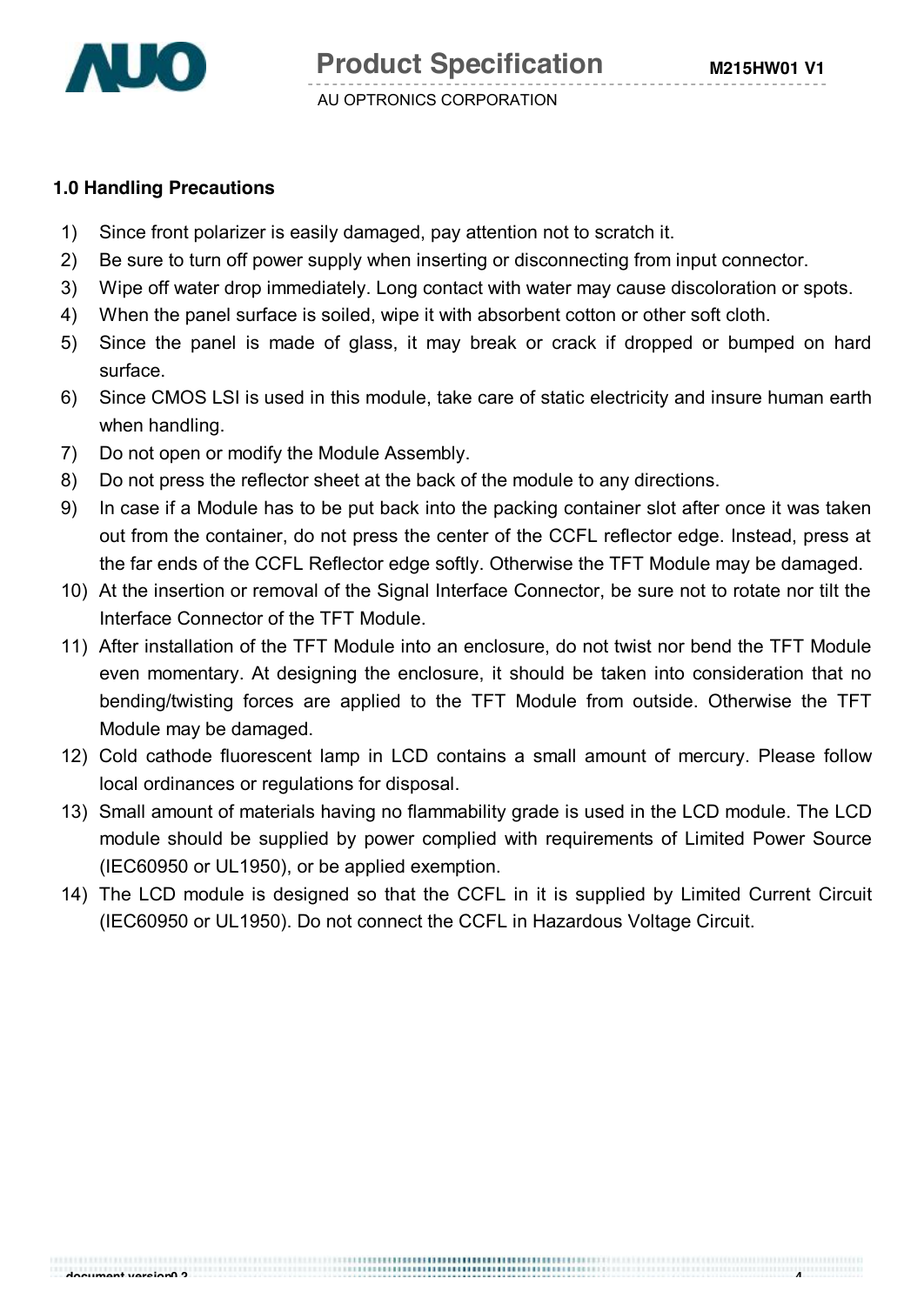

#### **2.0 General Description**

This specification applies to the 21.5 inch-wide Color a-Si TFT-LCD Module M215HW01.The display supports the Full HD - 1920(H) x 1080(V) screen format and 16.7M colors (RGB 6-bits + Hi-FRC data). All input signals are 2-channel LVDS interface and this module doesn 't contain an inverter board for backlight.

#### **2.1 Display Characteristics**

The following items are characteristics summary on the table under 25℃ condition:

| <b>ITEMS</b>                 | Unit                                    | <b>SPECIFICATIONS</b>                             |
|------------------------------|-----------------------------------------|---------------------------------------------------|
| Screen Diagonal              | [mm]                                    | 546.86(21.53")                                    |
| <b>Active Area</b>           | [mm]                                    | 476.64 (H) x 268.11 (V)                           |
| Pixels H x V                 |                                         | 1920(x3) x 1080                                   |
| <b>Pixel Pitch</b>           | [um]                                    | 248.25 (per one triad) ×248.25                    |
| <b>Pixel Arrangement</b>     |                                         | R.G.B. Vertical Stripe                            |
| Display Mode                 |                                         | TN Mode, Normally White                           |
| White Luminance (Center)     | $\lceil cd/m^2 \rceil$                  | $\overline{300}$ cd/m <sup>2</sup> (Typ.)         |
| <b>Contrast Ratio</b>        |                                         | 1000 (Typ.)                                       |
| <b>Optical Response Time</b> | [msec]                                  | 5ms (Typ., on/off)                                |
| Nominal Input Voltage VDD    | [Volt]                                  | $+5.0 V$                                          |
| Power Consumption            | [Watt]                                  | 28.72W (Typ.)                                     |
| (VDD line + CCFL line)       |                                         | (without inverter, all black pattern)             |
| Weight                       | [Grams]                                 | 2188 (Typ.)                                       |
| <b>Physical Size</b>         | [mm]                                    | $495.6(W) \times 292.2(H) \times 16.35(D)$<br>typ |
| <b>Electrical Interface</b>  |                                         | Dual channel LVDS                                 |
| <b>Support Color</b>         |                                         | 16.7M colors (RGB 6-bit + Hi_FRC)                 |
| <b>Surface Treatment</b>     |                                         | Glare, 3H                                         |
| <b>Temperature Range</b>     |                                         |                                                   |
| Operating                    | $[^{\circ}C]$                           | 0 to $+50$                                        |
| Storage (Shipping)           | $\mathsf{I}^\circ\mathsf{C} \mathsf{I}$ | $-20$ to $+60$                                    |
| RoHS Compliance              |                                         | RoHS Compliance                                   |
| TC0'03 Compliance            |                                         | TC0'03 Compliance                                 |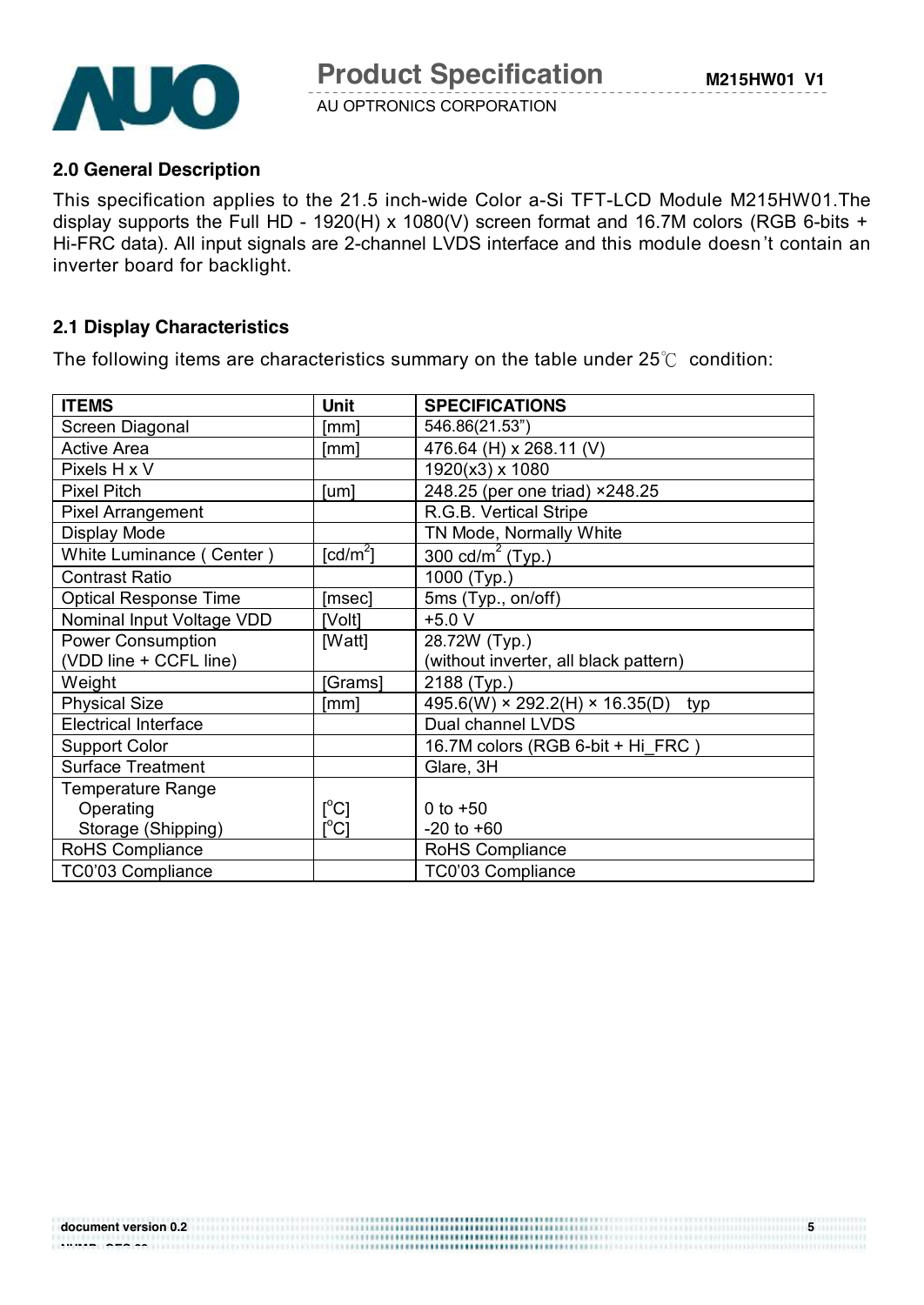

# **2.2 Optical Characteristics**

The optical characteristics are measured under stable conditions at 25 ℃:

| Item                          | <b>Unit</b> | <b>Conditions</b>                            | Min.           | Typ.  | Max.  | <b>Note</b>    |
|-------------------------------|-------------|----------------------------------------------|----------------|-------|-------|----------------|
| <b>Viewing Angle</b>          | [degree]    | (Right)<br>Horizontal<br>$CR = 10$<br>(Left) | 150            | 170   |       |                |
|                               |             | (Up)<br>Vertical<br>$CR = 10$<br>(Down)      | 140            | 160   |       | $\overline{2}$ |
| Contrast ratio                |             | <b>Normal Direction</b>                      | 600            | 1000  |       | 3              |
|                               |             | Raising Time $(T_{rR})$                      | $\blacksquare$ | 3.8   | 5.5   |                |
| <b>Response Time</b>          | [msec]      | Falling Time $(T_{\text{rf}})$               | $\blacksquare$ | 1.2   | 2.5   | 4              |
|                               |             | Raising + Falling                            | $\blacksquare$ | 5     | 8     |                |
|                               |             | Red x                                        | 0.618          | 0.648 | 0.678 |                |
|                               |             | Red y                                        | 0.309          | 0.339 | 0.369 | 5              |
| Color / Chromaticity          |             | Green x                                      | 0.252          | 0.282 | 0.312 |                |
| Coordinates (CIE)             |             | Green y                                      | 0.573          | 0.603 | 0.633 |                |
|                               |             | Blue x                                       | 0.113          | 0.143 | 0.173 |                |
|                               |             | Blue y                                       | 0.040          | 0.070 | 0.100 |                |
|                               |             | White x                                      | 0.283          | 0.313 | 0.343 |                |
| Color Coordinates (CIE) White |             | White y                                      | 0.299          | 0.329 | 0.359 |                |
| <b>Central Luminance</b>      | [ $cd/m2$ ] |                                              | 240            | 300   |       | 6              |
| <b>Luminance Uniformity</b>   | [%]         |                                              | 75             | 80    |       | $\overline{z}$ |
| Crosstalk (in 60Hz)           | [%]         |                                              |                |       | 1.5   | 8              |
| Flicker                       | dB          |                                              |                |       | $-20$ | 9              |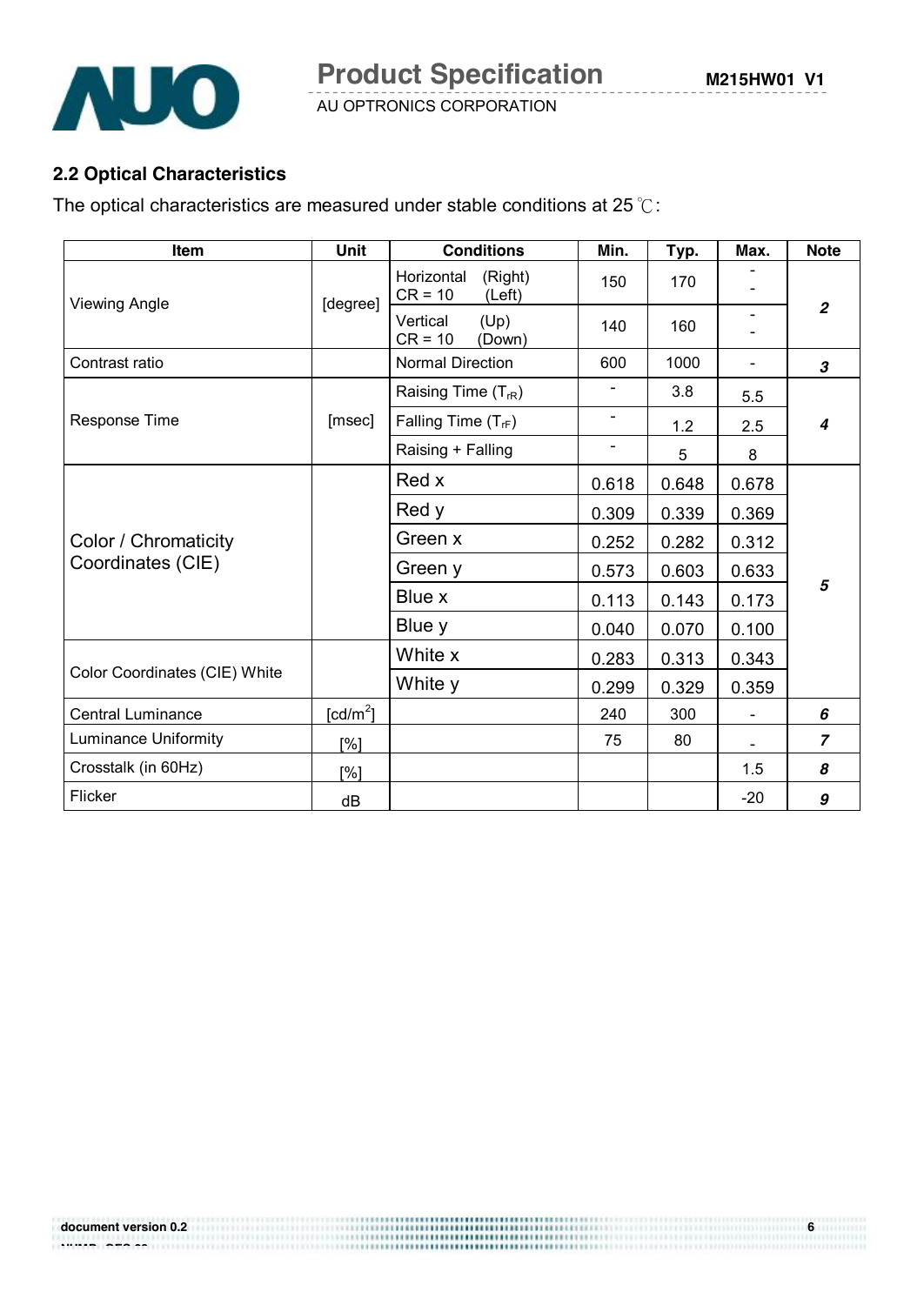

**NUMP GES 29**

AU OPTRONICS CORPORATION

#### *Note 1:* **Measurement method**

The LCD module should be stabilized at given temperature for 30 minutes to avoid abrupt temperature change during measuring (at surface  $35^{\circ}$ ). In order to stabilize the luminance, the measurement should be executed after lighting Backlight for 30 minutes in a stable, windless and dark room.



### *Note 2:* **Definition of viewing angle** measured by ELDIM (EZContrast 88)

Viewing angle is the measurement of contrast ratio  $\geq$  10, at the screen center, over a 180 $^{\circ}$ horizontal and 180° vertical range (off-normal viewing angles). The 180° viewing angle range is broken down as follows; 90° (θ) horizontal left and right and 90° (Φ) vertical, high (up) and low (down). The measurement direction is typically perpendicular to the display surface with the screen rotated about its center to develop the desired measurement viewing angle.

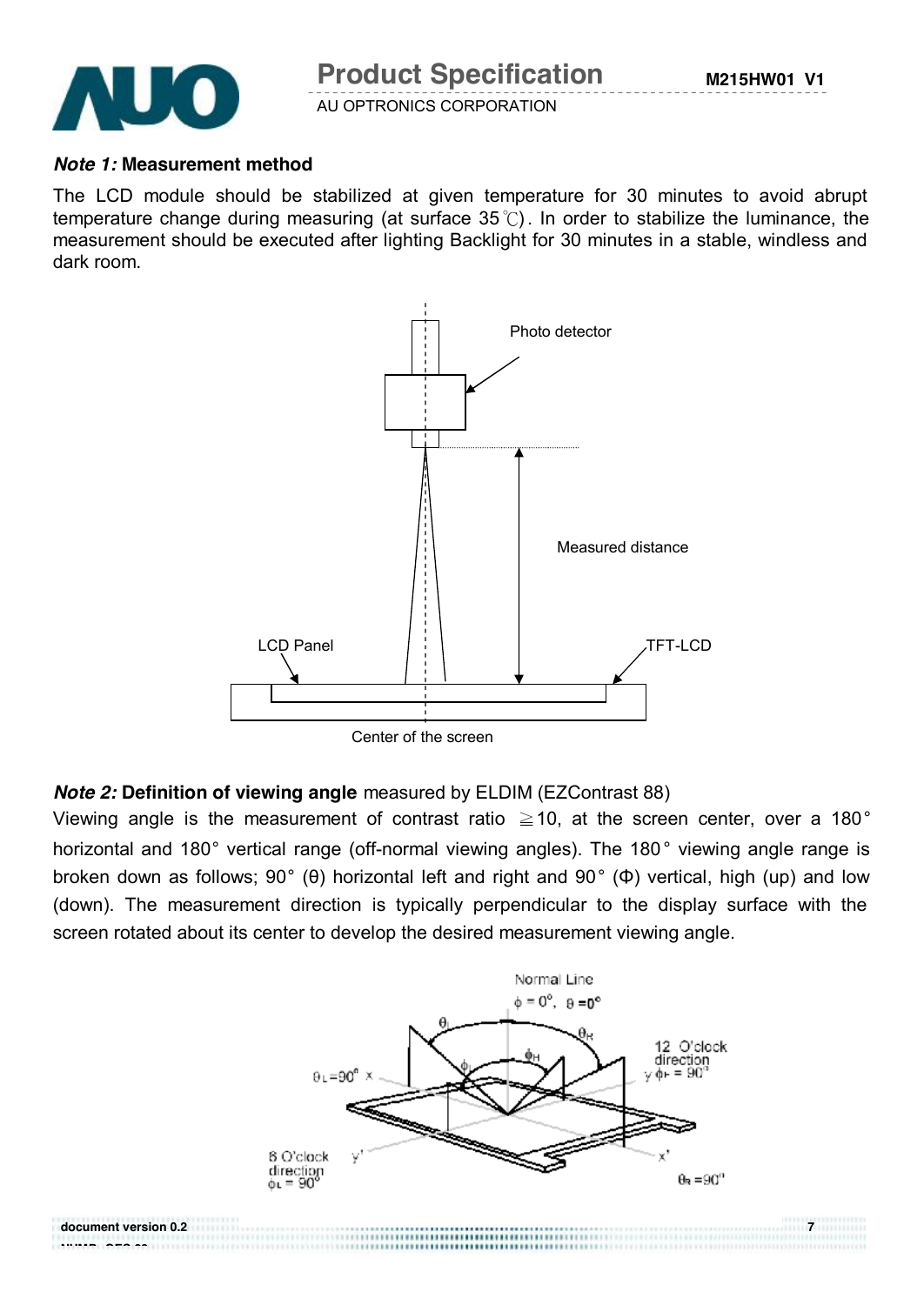

**Product Specification** 

AU OPTRONICS CORPORATION

## *Note 3:* **Contrast ratio is** measured by TOPCON SR-3

### *Note 4:* **Definition of Response time** measured by Westar TRD-100A

The output signals of photo detector are measured when the input signals are changed from "Full Black" to "Full White" (rising time,  $Tr_R$ ), and from "Full White" to "Full Black" (falling time,  $Tr_F$ ), respectively. The response time is interval between the 10% and 90% (1 frame at 60 Hz) of amplitudes.



 $Tr_R$  + Tf<sub>F</sub> = 5 msec (typ.).

Algorithm:  $|Gray Level A - Gray Level B | \geq 16$ , then the average gray to gray response time is 2 ms,

(F= 60 Hz).

**NUMP GES 29**

*Note 5:* **Color chromaticity and coordinates (CIE) is** measured by TOPCON SR-3

*Note 6***: Central luminance is** measured by TOPCON SR-3

*Note 7:* **Luminance uniformity of these 9 points is defined as below and** measured by TOPCON SR-3



**document version 0.2 8**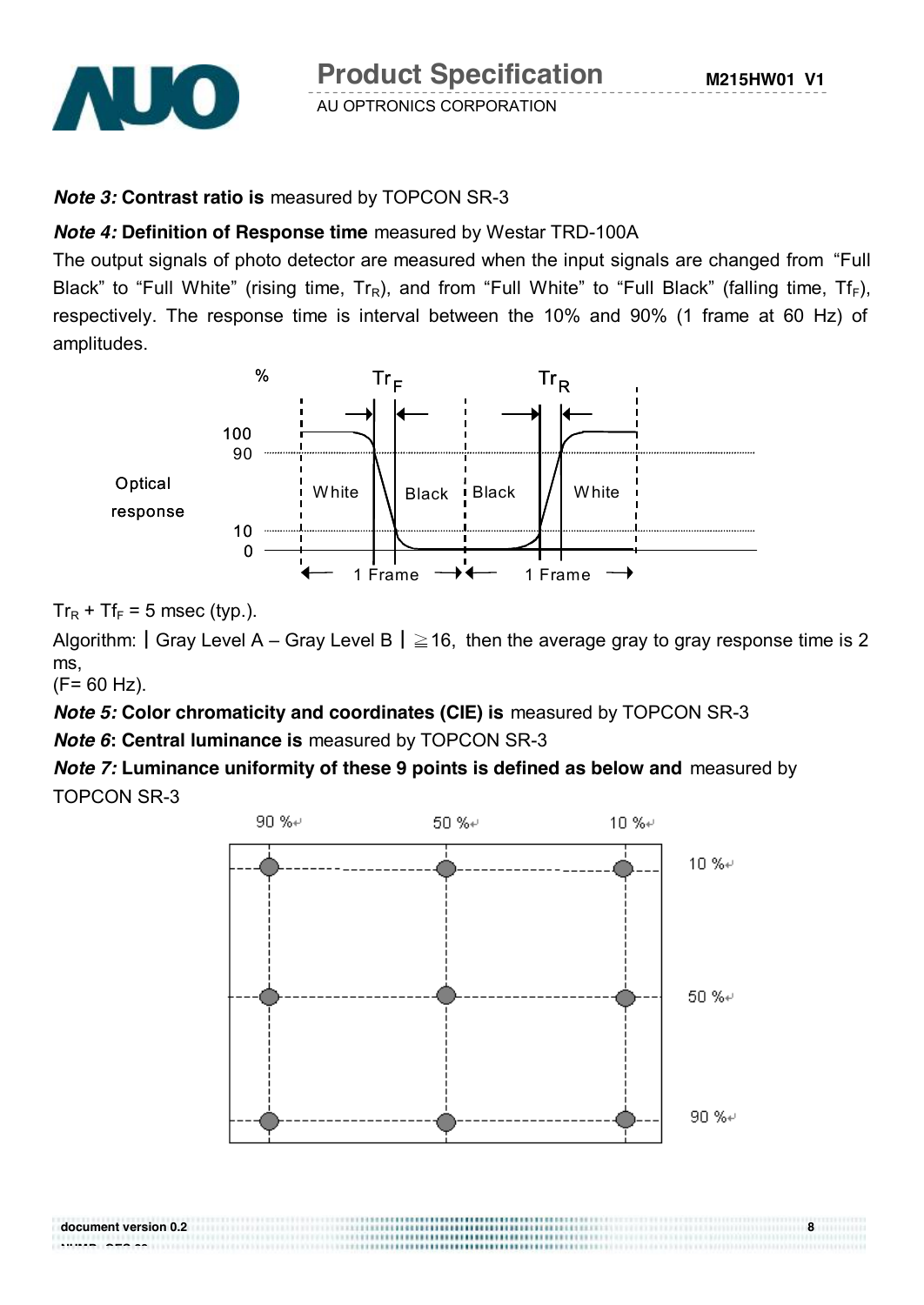

**M215HW01 V1**

AU OPTRONICS CORPORATION

Maximum Luminance in 9 Points  $(1 - 9)$ Uniformity =  $\frac{\text{Minimum}\, \text{Luminance}}{\text{in } 9 \text{ points } (1-9)}$ 

# *Note 8:* **Crosstalk is defined as below and** measured by TOPCON SR-3

 $CT = | YB - YA | / YA \times 100 (%)$ 

#### **Where**

YA = Luminance of measured location without gray level 0 pattern (cd/m2)

YB = Luminance of measured location with gray level 0 pattern (cd/m2)



*Note 9:* **Test Patern: Subchecker Pattern** measured by TOPCON SR-3



Method: Record dBV & DC value with TRD-100

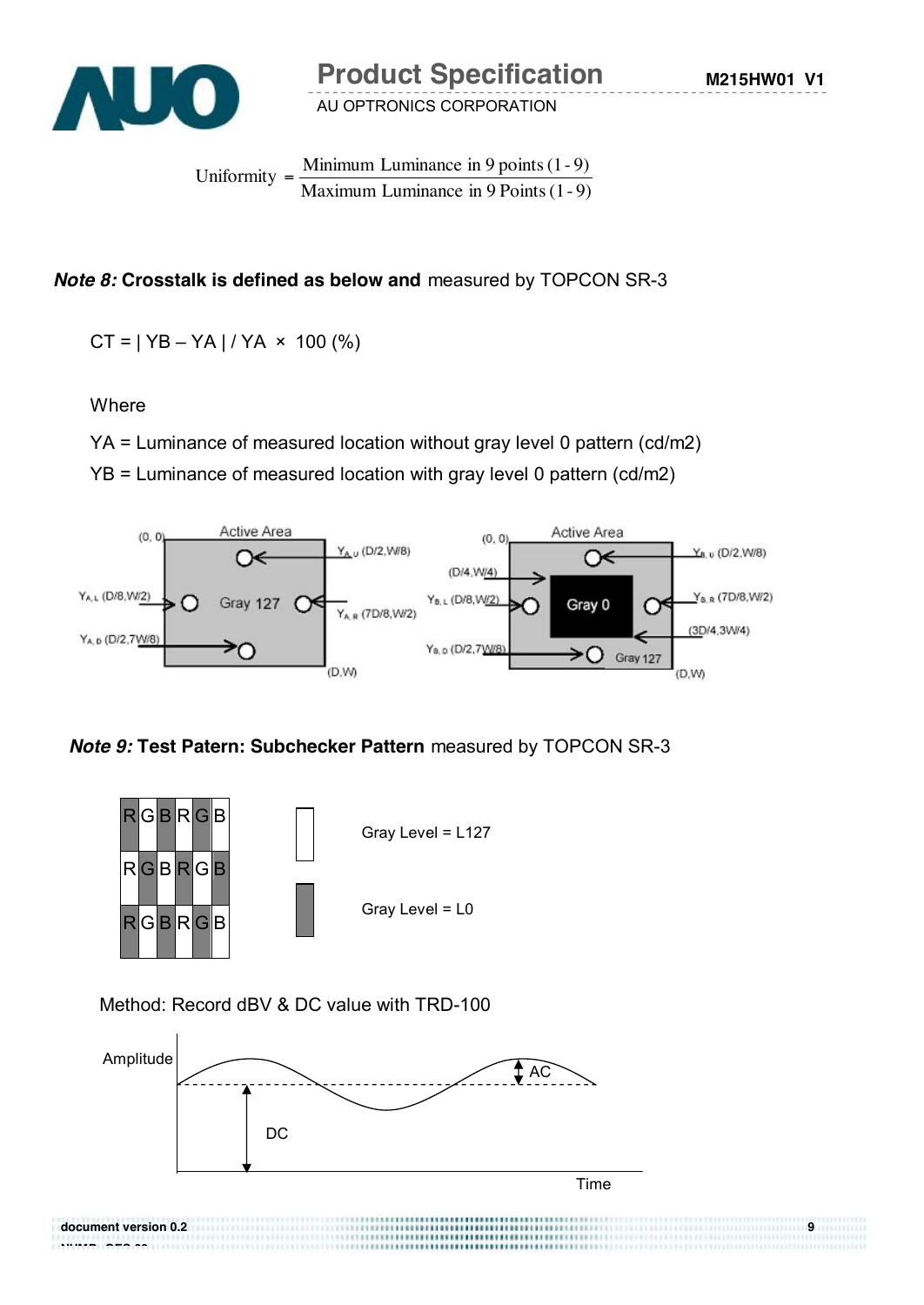

# **Product Specification**

AU OPTRONICS CORPORATION

DC Level Flicker (dB) =  $20 \log \frac{AC \text{ Level(at 30 Hz)}}{DG \text{ L}}$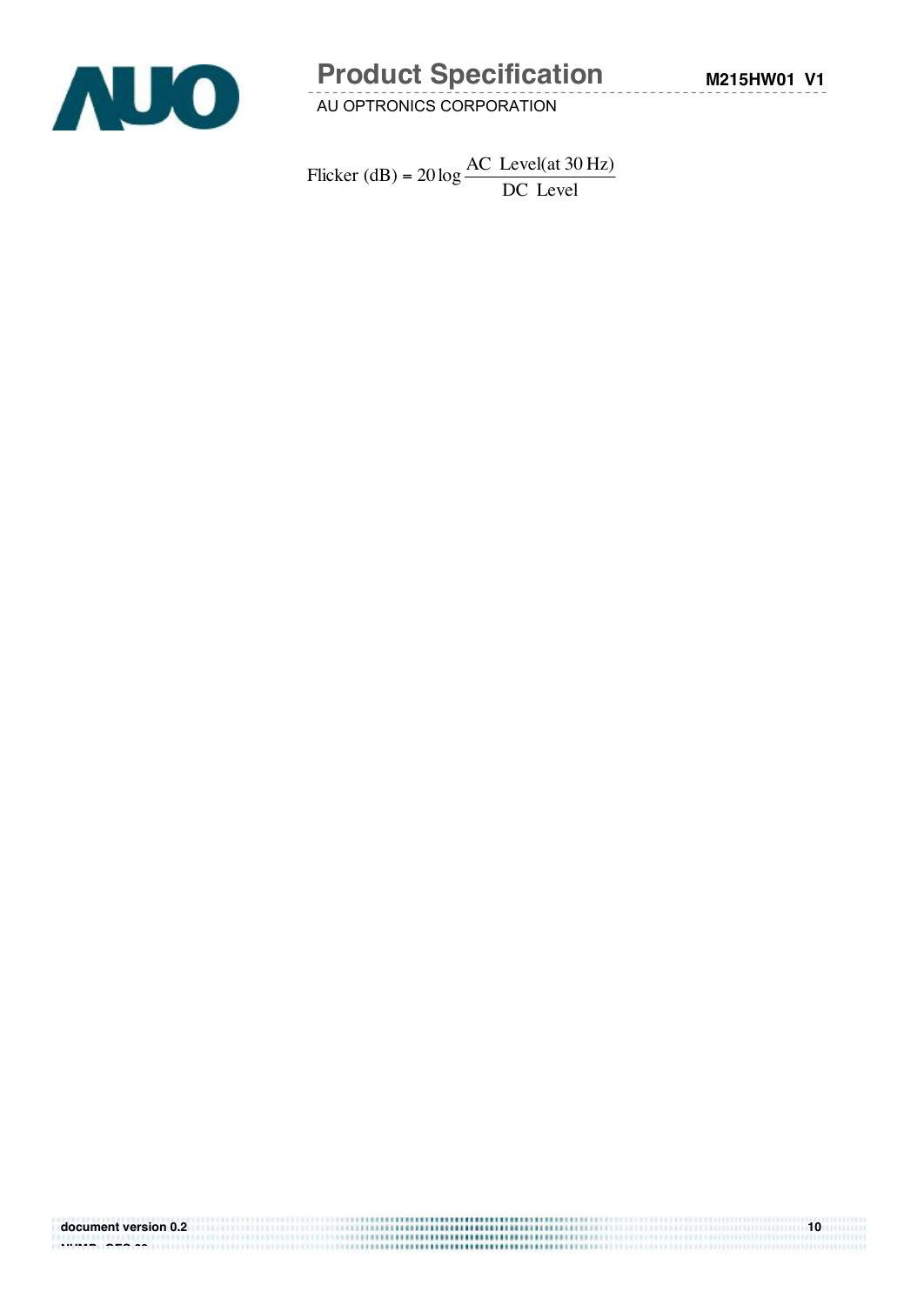

### **3.0 Functional Block Diagram**

The following diagram shows the functional block of the 21.5 inch Color TFT-LCD Module:



#### **I/F PCB Interface:**

FI-XB30SSRL-HF16 (JAE) or AL230F-A0G1D-P(P-TWO)

# **Mating Type:**

FI-X30HL (Locked Type)

| document version 0.2 | ,,,,,,,,,,,,,,,,,,,,,,,,,,,,,,,,,,,,,,  |  |
|----------------------|-----------------------------------------|--|
| -------<br>-----     | ,,,,,,,,,,,,,,,,,,,,,,,,,,,,,,,,,,,<br> |  |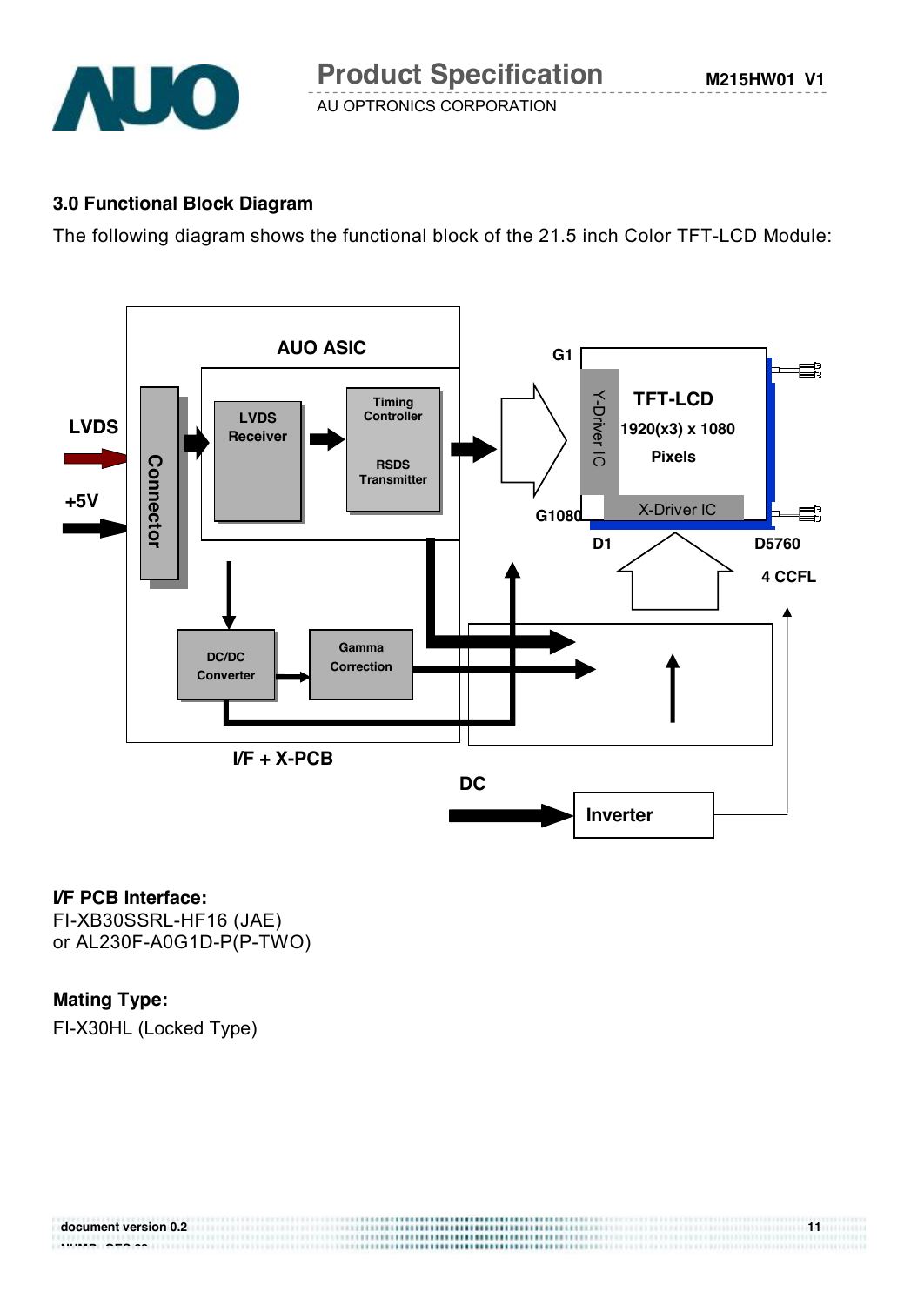

**M215HW01 V1**

AU OPTRONICS CORPORATION

### **4.0 Absolute Maximum Ratings**

Absolute maximum ratings of the module are as following:

#### **4.1 TFT LCD Module**

| <b>Item</b>                | Symbol | Min | Max | Unit   | <b>Conditions</b> |
|----------------------------|--------|-----|-----|--------|-------------------|
| Logic/LCD Drive<br>Voltage | VDD    |     | 5.5 | [Volt] | <b>Note 1,2</b>   |

#### **4.2 Backlight Unit**

| ltem                | <b>Symbol</b> | Min        | Max | Unit     | <b>Conditions</b> |
|---------------------|---------------|------------|-----|----------|-------------------|
| <b>CCFL Current</b> | <b>ICFL</b>   | ח מ<br>ა.u | 8.0 | [mA] rms | <b>Note 1,2</b>   |

#### **4.3 Absolute Ratings of Environment**

| <b>Item</b>                  | <b>Symbol</b> | Min.  | Max.  | <b>Unit</b>       | <b>Conditions</b> |
|------------------------------|---------------|-------|-------|-------------------|-------------------|
| <b>Operating Temperature</b> | <b>TOP</b>    | 0     | $+50$ | $[^{\circ}C]$     |                   |
| <b>Operation Humidity</b>    | <b>HOP</b>    | 5     | 90    | [%RH]             |                   |
| Storage Temperature          | TST           | $-20$ | $+60$ | $\rm [^{\circ}C]$ | Note 3            |
| <b>Storage Humidity</b>      | <b>HST</b>    | 5     | 90    | [%RH]             |                   |

#### *Note 1:* With in Ta (25℃)

**NUMP GES 29**

*Note 2:* Permanent damage to the device may occur if exceeding maximum values *Note 3:* For quality perfermance, please refer to AUO IIS(Incoming Inspection Standard).



**document version 0.2** 12

......................................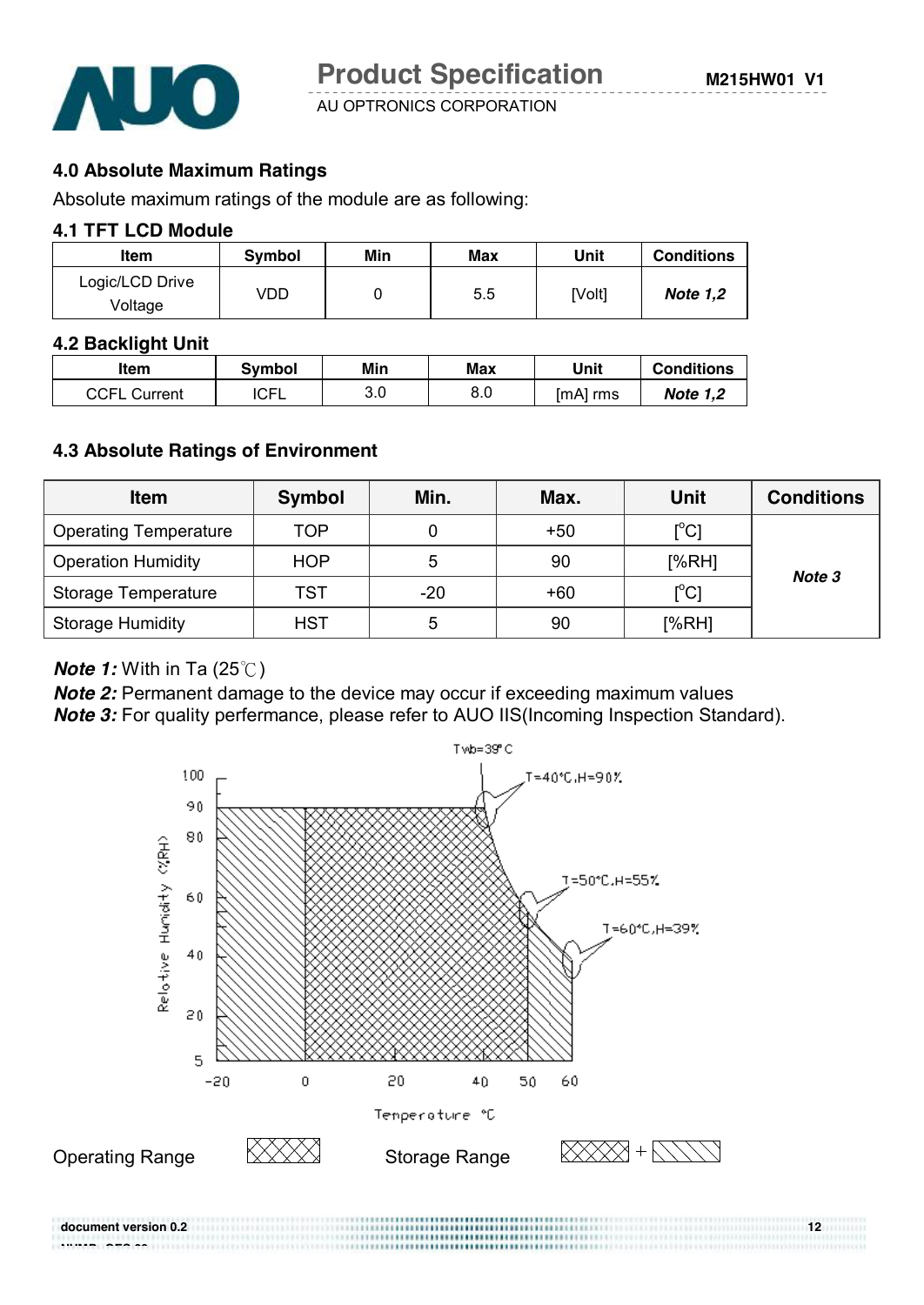

#### **5.0 Electrical characteristics**

#### **5.1 TFT LCD Module**

#### **5.1.1 Power Specification**

Input power specifications are as following:

| Symbol       | <b>Parameter</b>                            | Min | Typ | Max            | <b>Unit</b> | <b>Conditions</b>                             |
|--------------|---------------------------------------------|-----|-----|----------------|-------------|-----------------------------------------------|
| <b>VDD</b>   | Logic/LCD Drive<br>Voltage                  | 4.5 | 5.0 | 5.5            | [Volt]      | $+/-10%$                                      |
| <b>IDD</b>   | Input Current                               |     | 0.9 | 1.17           | [A]         | VDD= 5.0V, All Black Pattern<br>At 75Hz, +30% |
| <b>PDD</b>   | <b>VDD Power</b>                            |     | 4.5 | 5.4            | [Watt]      | VDD= 5.0V, All Black Pattern<br>At 75Hz       |
| <b>IRush</b> | Inrush Current                              |     |     | $\overline{2}$ | [A]         | Note 1                                        |
| VDDrp        | Allowable Logic/LCD<br>Drive Ripple Voltage |     |     | 300            | $[mV]$ p-p  | VDD= 5.0V, All Black Pattern<br>At 75Hz       |

**Note 1:** Measurement conditions:

The duration of rising time of power input is 470us.

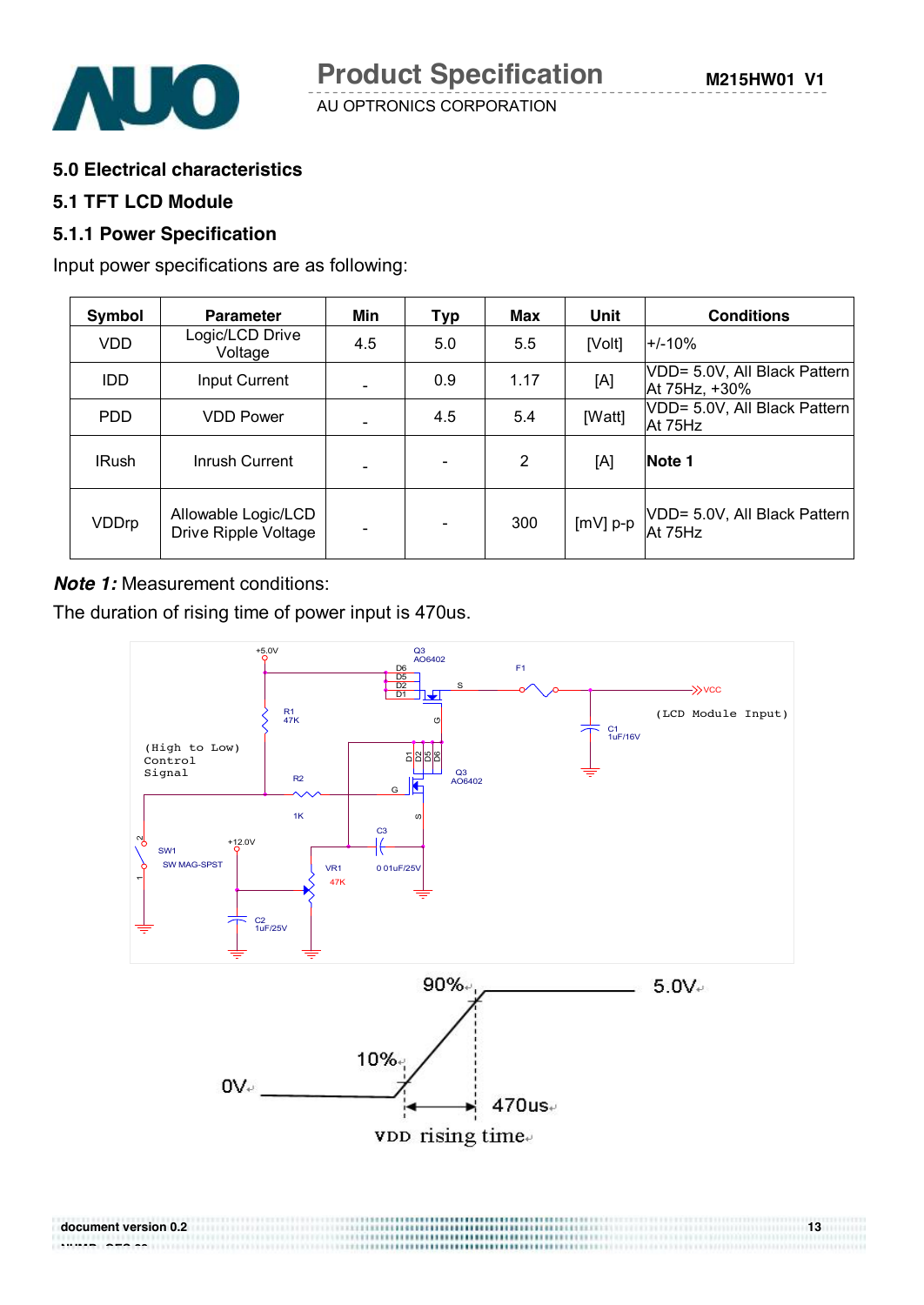

# **5.1.2 Signal Electrical Characteristics**

Input signals shall be low or Hi-Z state when VDD is off. Please refer to specifications of SN75LVDS82DGG (Texas Instruments) in detail.

Characteristics of each signal are as following:

| Symbol      | <b>Parameter</b>           | Min                          | Typ    | <b>Max</b> | <b>Units</b> | <b>Condition</b>        |
|-------------|----------------------------|------------------------------|--------|------------|--------------|-------------------------|
| <b>VTH</b>  | Differential Input High    |                              | $+50$  | $+100$     |              | $VICM = 1.2V$           |
|             | Threshold                  | $\qquad \qquad \blacksquare$ |        |            | [mV]         | Note 1                  |
|             | Differential Input Low     |                              |        |            |              | $VICM = 1.2V$           |
| <b>VTL</b>  | Threshold                  | $-100$                       | $-50$  |            | [mV]         | Note 1                  |
| <b>VID</b>  | Input Differential Voltage | 100                          |        | 600        | [mV]         | Note 1                  |
|             | Differential Input Common  |                              |        |            |              | $VTH-VTL = 200MV (max)$ |
| <b>VICM</b> | Mode Voltage               | $+1.0$                       | $+1.2$ | $+1.5$     | [V]          | Note 1                  |

## *Note 1:* LVDS Signal Waveform

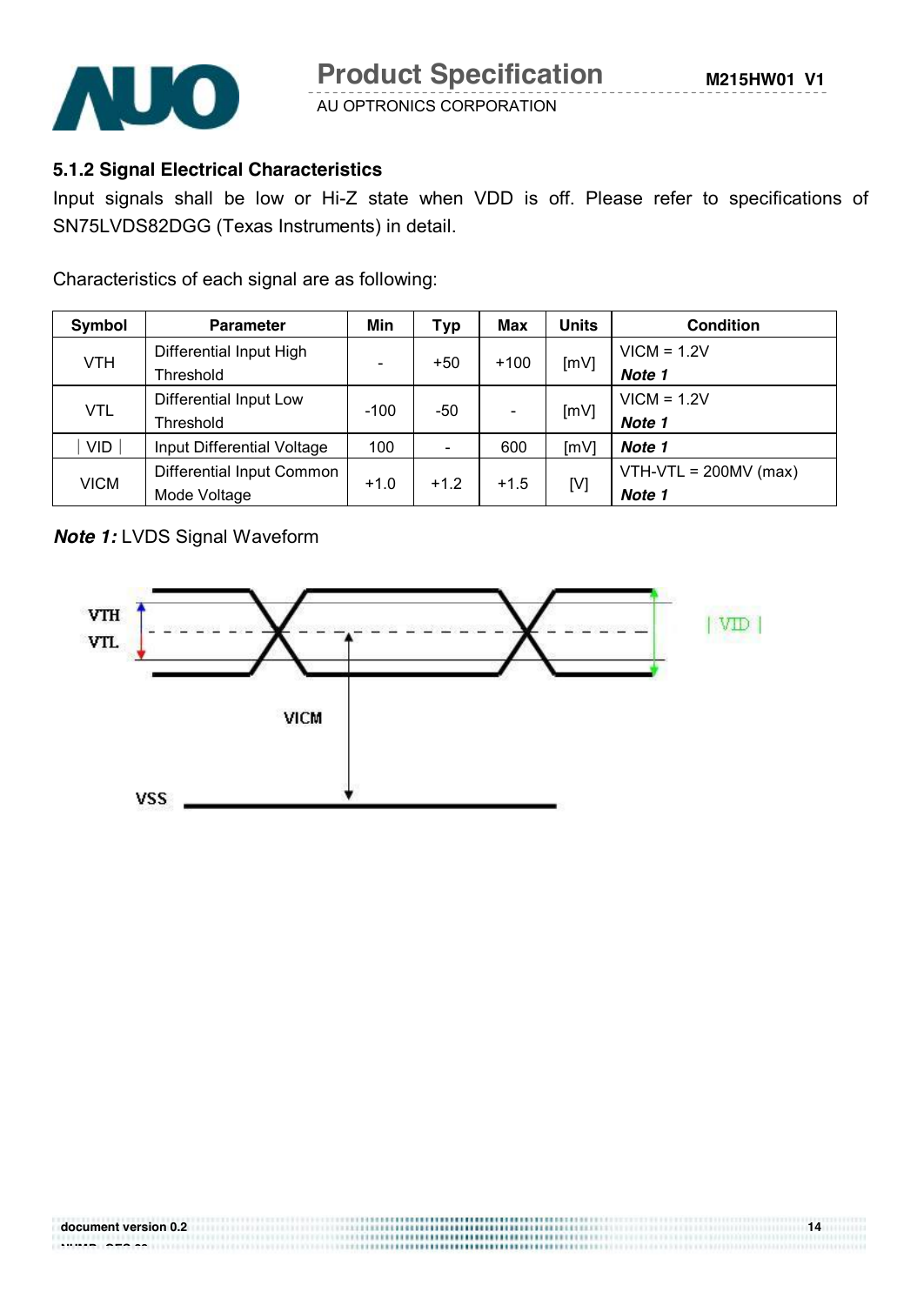

# **5.2 Backlight Unit**

**NUMP GES 29**

Parameter guideline for CCFL Inverter is under stable conditions at 25 ℃ (Room Temperature):

| <b>Parameter</b>                                 | Min.   | Typ.                     | Max. | Unit            | <b>Note</b>      |  |
|--------------------------------------------------|--------|--------------------------|------|-----------------|------------------|--|
| <b>CCFL Standard Current (ISCFL)</b>             | 7.0    | 7.5                      | 8.0  | $[mA]$ rms      |                  |  |
| <b>CCFL Operation Current (IRCFL)</b>            | 3.0    | 7.5                      | 8.0  | [mA] rms        | $\boldsymbol{2}$ |  |
| <b>CCFL Frequency (FCFL)</b>                     | 40     | 55                       | 60   | [KHz]           | 3, 4             |  |
| CCFL Ignition Voltage (ViCFL, Ta= $0^{\circ}$ C) | 1780   | $\overline{\phantom{a}}$ |      | [Volt] rms<br>5 |                  |  |
| CCFL Ignition Voltage (ViCF, Ta= $25^{\circ}$ C) | 1380   |                          |      | [Volt] rms      |                  |  |
| <b>CCFL Operation Voltage (VCFL)</b>             |        | 791<br>(Q2 7.5mA)        | 880  | [Volt]<br>rms   | 6                |  |
| <b>CCFL Power Consumption (PCFL)</b>             |        | 23.7                     | 26.4 | [Watt]          |                  |  |
| CCFL Life Time (LTCFL)                           | 40,000 | 50,000                   |      | [Hour]          | $\overline{z}$   |  |

*Note 1:* Typ. values are AUO recommended design values.

\*1 All of characteristics listed are measured under the condition using the AUO test inverter.

- \*2 It is recommended to check the inverter carefully. Sometimes, interfering noise stripes appear on the screen, and substandard luminance or flicker at low power may happen.
- \*3 While designing an inverter, it is suggested to check safety circuit very carefully. Impedance of CCFL, for instance, becomes more than 1 [M ohm] when CCFL is damaged.
- \*4 Generally, CCFL has certain delay time after applying kick-off voltage. It is recommended to keep on applying kick-off voltage for 1 [Sec] until discharge.
- \*5 Reducing CCFL current will increase CCFL discharge voltage and generally increases CCFL discharge frequency. So all the parameters of the inverter should be carefully designed so the inverter will not produce too much leakage current from high-voltage output.
- \*6 Both CCFLs in the CCFL set (2 CCFL lamps on each side of a panel) is designed for identical phase driving. Reversed phase driving of CCFL set is not encouraged.
- \*7 For designing CCFL current, it is highly recommanded to use symmetric and consistent sinusoidal wave for each CCFL input current with asymmetric ration of 10% or less in both postive area and negative area (ie.  $0.9^{\circ}$  $\sqrt{2}$ \* $I_{rms}$  <  $I_1$  &  $I_2$  <  $1.1^{\circ}$  $\sqrt{2}$ \* $I_{rms}$ ) as refer to the following diagram, otherwise proper CCFL functionality cannot be guarantied.



**document version 0.2** 15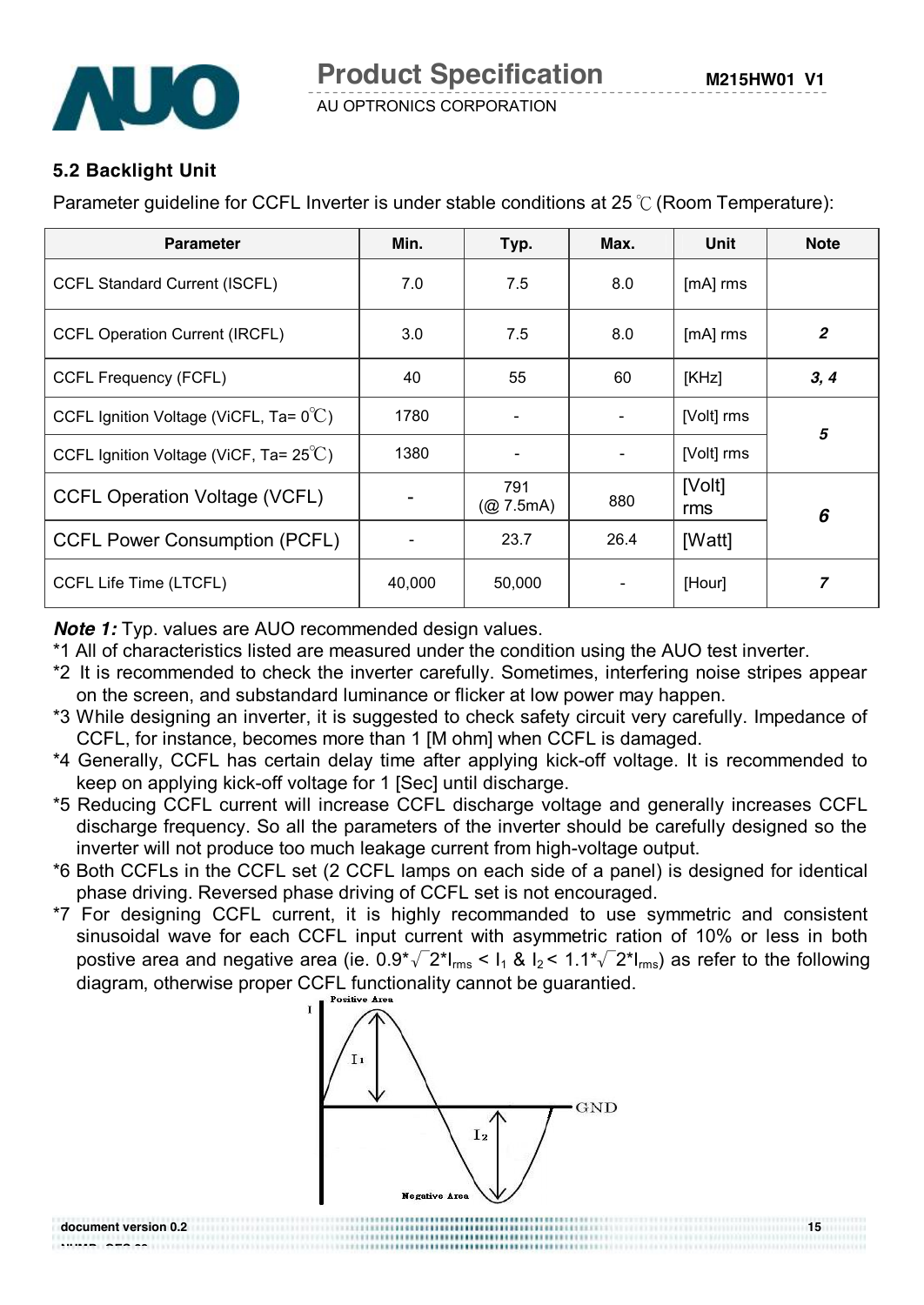

*Note 2:* CCFL standard current is measured at 25±2℃.

*Note* 3: CCFL discharge frequency should be carefully determined to avoid interference between inverter and TFT LCD.

*Note 4:* The frequency range will not affect lamp life and reliability characteristics.

**Note 5:** CCFL inverter should be able to release power that has generating capacity exceeding 1780 volt. Lamp units need minimum voltage, 1780 Volt, for ignition.

*Note 6:* The variance of CCFL power consumption is ±10%. (IRCFL × VCFL × 4 = PCFL)

*Note* 7: Definition of life time: brightness becomes 50%. The minimum life time of CCFL unit is on the condition of 7.5mA CCFL current and 25±2℃.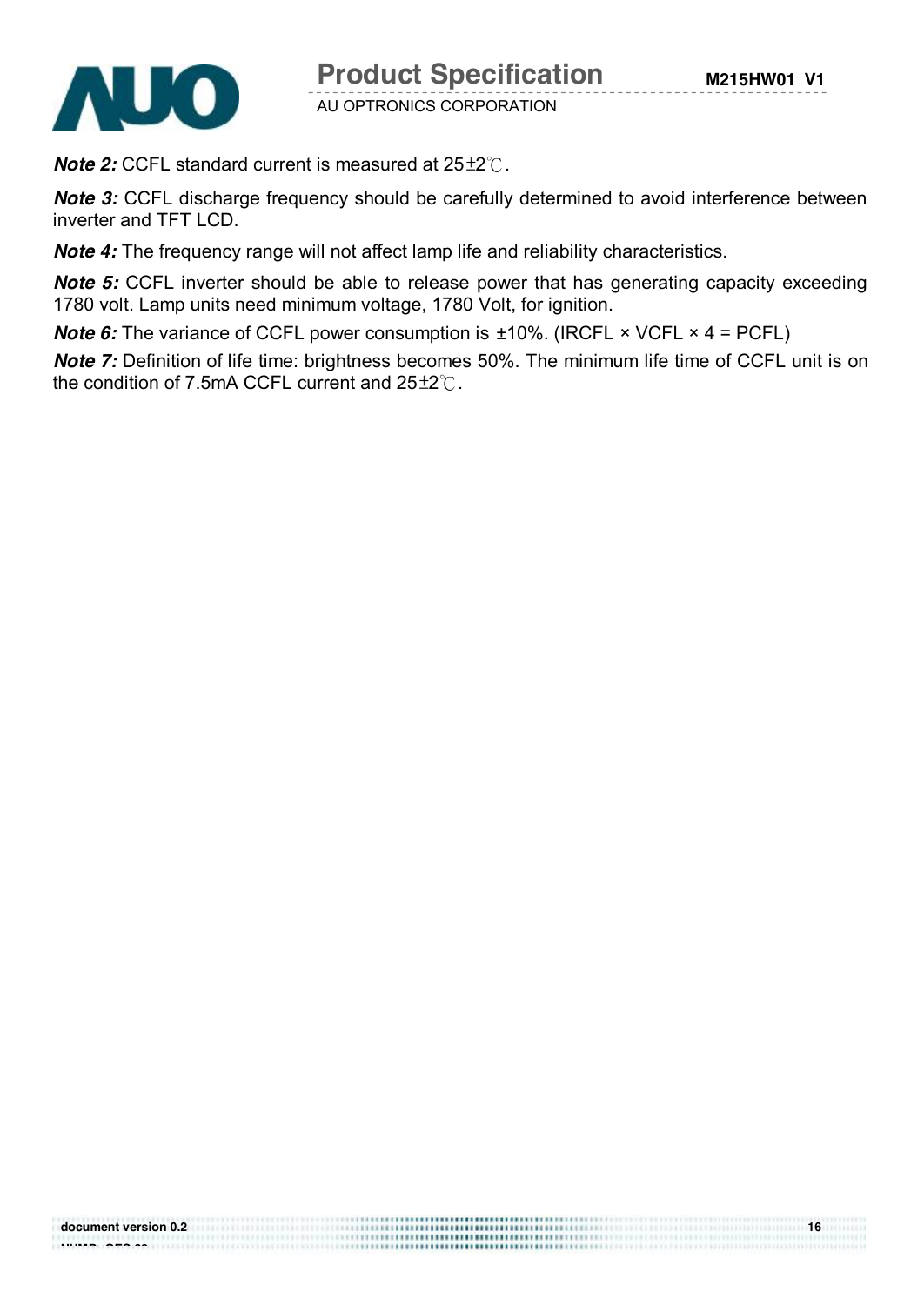

#### **6.0 Signal Characteristic**

#### **6.1 Pixel Format Image**

Following figure shows the relationship of the input signals and LCD pixel format.



#### **6.2 The input data format**

**NUMBER CONSTRUCTS** 



**Note 1:** R/G/B data 7:MSB, R/G/B data 0:LSB O = "First Pixel Data" E = "Second Pixel Data"

**document version 0.2** 17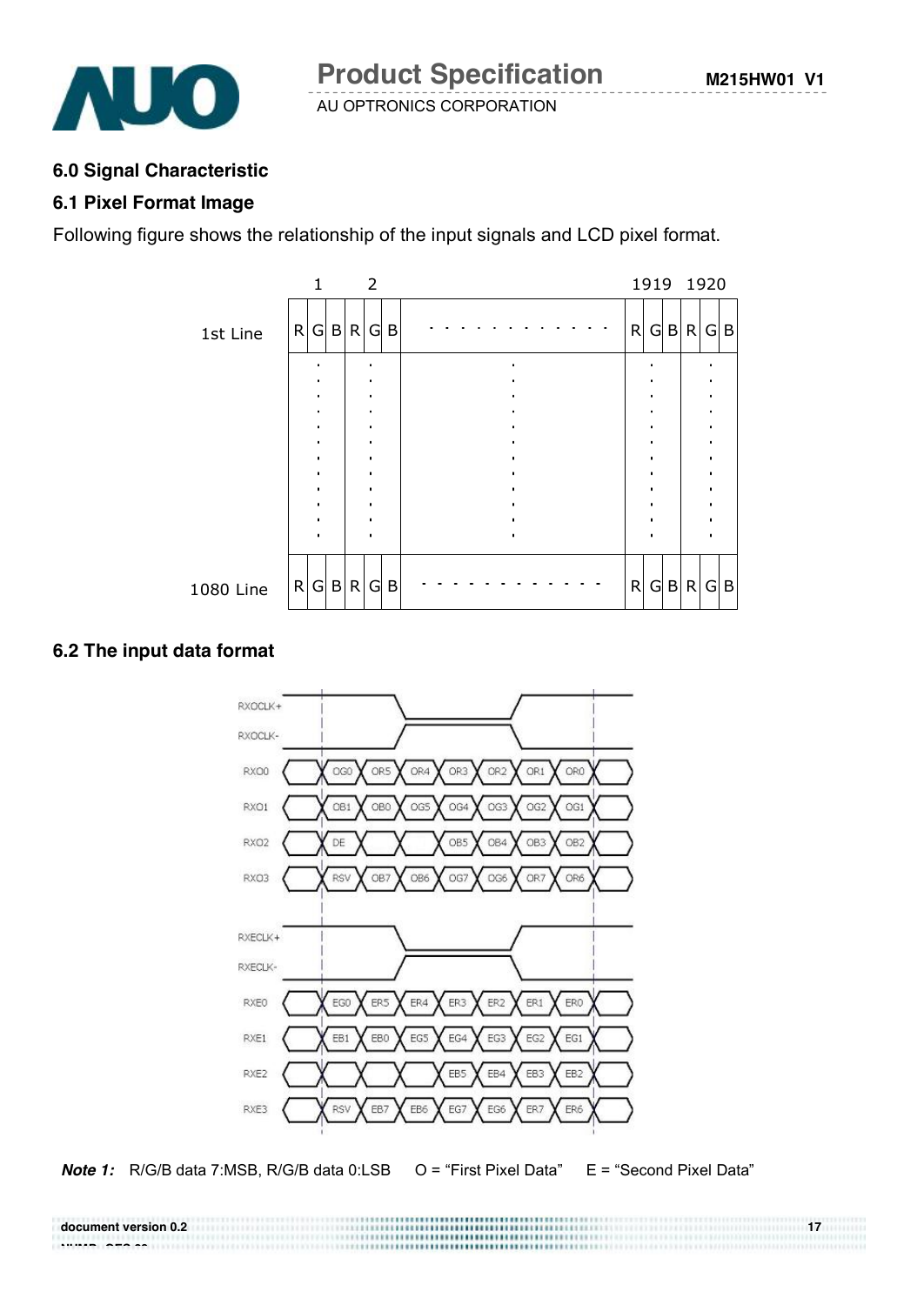

# **6.3 Signal Description**

The module using one LVDS receiver SN75LVDS82(Texas Instruments). LVDS is a differential signal technology for LCD interface and high speed data transfer device. LVDS transmitters shall be SN75LVDS83(negative edge sampling). The first LVDS port(RxOxxx) transmits odd pixels while the second LVDS port(RxExxx) transmits even pixels.

| PIN#           | <b>SIGNAL NAME</b> | <b>DESCRIPTION</b>                                       |
|----------------|--------------------|----------------------------------------------------------|
| 1              | RxOIN0-            | Negative LVDS differential data input (Odd data)         |
| $\overline{2}$ | RxOIN0+            | Positive LVDS differential data input (Odd data)         |
| 3              | RxOIN1-            | Negative LVDS differential data input (Odd data)         |
| 4              | RxOIN1+            | Positive LVDS differential data input (Odd data)         |
| 5              | RxOIN2-            | Negative LVDS differential data input (Odd data, DSPTMG) |
| 6              | RxOIN2+            | Positive LVDS differential data input (Odd data, DSPTMG) |
| 7              | <u>GND</u>         | <b>Power Ground</b>                                      |
| $8\phantom{1}$ | RxOCLK-            | Negative LVDS differential clock input (Odd clock)       |
| 9              | RxOCLK+            | Positive LVDS differential clock input (Odd clock)       |
| 10             | RxOIN3-            | Negative LVDS differential data input (Odd data)         |
| 11             | RxOIN3+            | Positive LVDS differential data input (Odd data)         |
| 12             | RxEIN0-            | Negative LVDS differential data input (Even data)        |
| 13             | RxEIN0+            | Positive LVDS differential data input (Even data)        |
| 14             | <b>GND</b>         | <b>Power Ground</b>                                      |
| 15             | RxEIN1-            | Positive LVDS differential data input (Even data)        |
| 16             | RxEIN1+            | Negative LVDS differential data input (Even data)        |
| 17             | <b>GND</b>         | Power Ground                                             |
| 18             | RxEIN2-            | Negative LVDS differential data input (Even data)        |
| 19             | RxEIN2+            | Positive LVDS differential data input (Even data)        |
| 20             | RxECLK-            | Negative LVDS differential clock input (Even clock)      |
| 21             | RxECLK+            | Positive LVDS differential clock input (Even clock)      |
| 22             | RxEIN3-            | Negative LVDS differential data input (Even data)        |
| 23             | RxEIN3+            | Positive LVDS differential data input (Even data)        |
| 24             | <b>GND</b>         | Power Ground                                             |
| 25             | <b>NC</b>          | No connection (for AUO test only. Do not connect)        |
| 26             | <b>NC</b>          | No connection (for AUO test only. Do not connect)        |
| 27             | <b>NC</b>          | No connection (for AUO test only. Do not connect)        |
| 28             | <b>VDD</b>         | Power +5V                                                |
| 29             | <b>VDD</b>         | Power +5V                                                |
| 30             | <b>VDD</b>         | Power +5V                                                |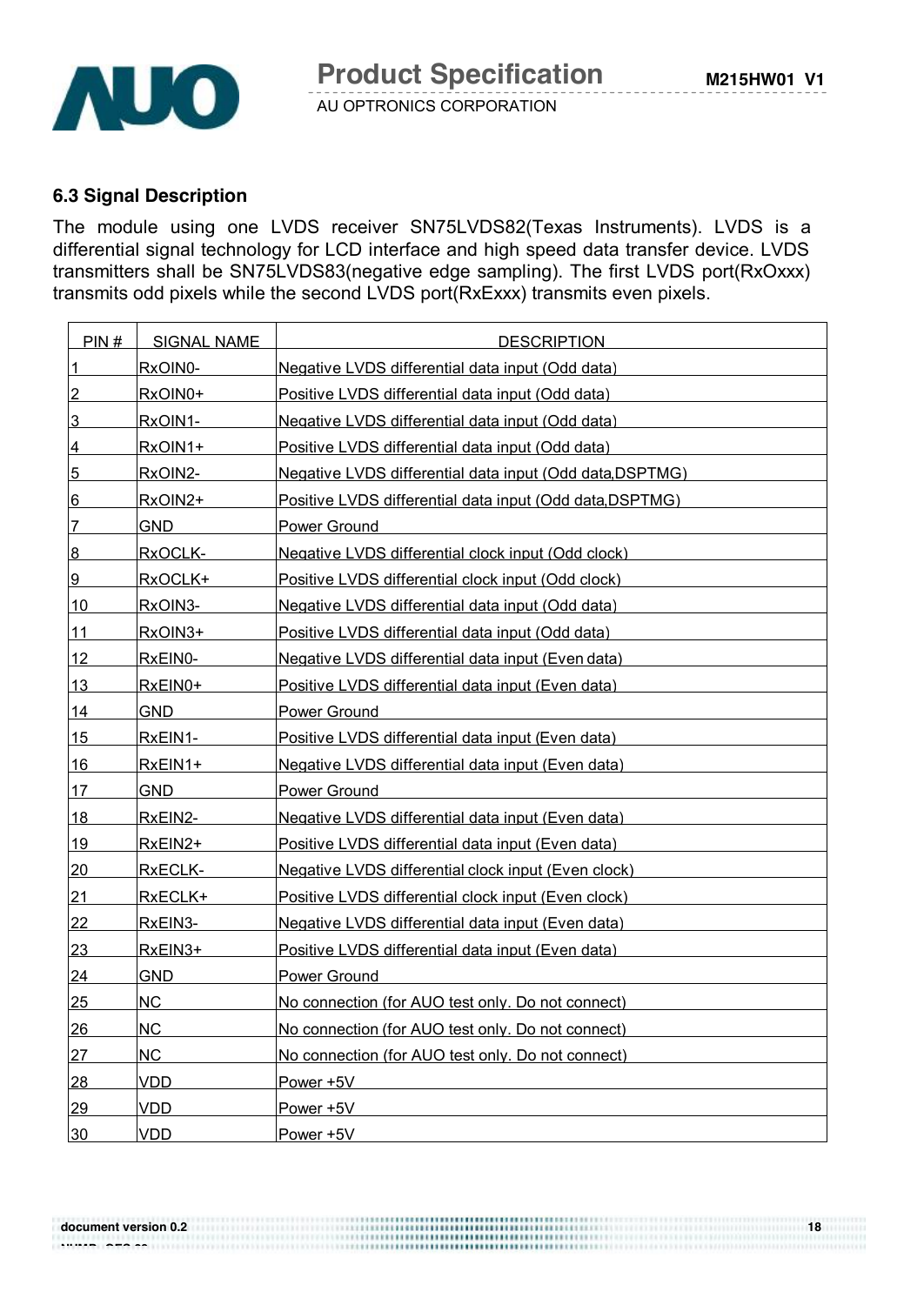

# **Product Specification**

AU OPTRONICS CORPORATION

*Note1:* Start from left side



*Note2:* Input signals of odd and even clock shall be the same timing.

#### **6.4 Timing Characteristics**

Basically, interface timing described here is not actual input timing of LCD module but close to output timing of SN75LVDS82DGG (Texas Instruments) or equivalent.

| <b>Item</b>       |                 | <b>Symbol</b> | Min  | <b>Typ</b> | <b>Max</b> | <b>Unit</b>      |
|-------------------|-----------------|---------------|------|------------|------------|------------------|
| Data CLK          |                 | <b>Tclk</b>   | 40   | 75         | 90         | [MHz]            |
|                   | Period          | Th            | 1034 | 1060       | 2047       | [Tc[k]           |
| H-section         | Display Area    | Tdisp(h)      | 960  | 960        | 960        | [Tc <sub>l</sub> |
|                   | <b>Blanking</b> | Tblk(h)       | 74   | 100        | 1087       | [Tc <sub>l</sub> |
|                   | Period          | Tv            | 1088 | 1120       | 2047       | [Th]             |
| V-section         | Display Area    | Tdisp(h)      | 1080 | 1080       | 1080       | [Th]             |
| <b>Blanking</b>   |                 | Tblk(h)       | 8    | 40         | 967        | [Th]             |
| <b>Frame Rate</b> |                 | F             | 50   | 60         | 75         | [Hz]             |

#### *Note :* DE mode only

**document version 0.2 19 NUMP GES 29**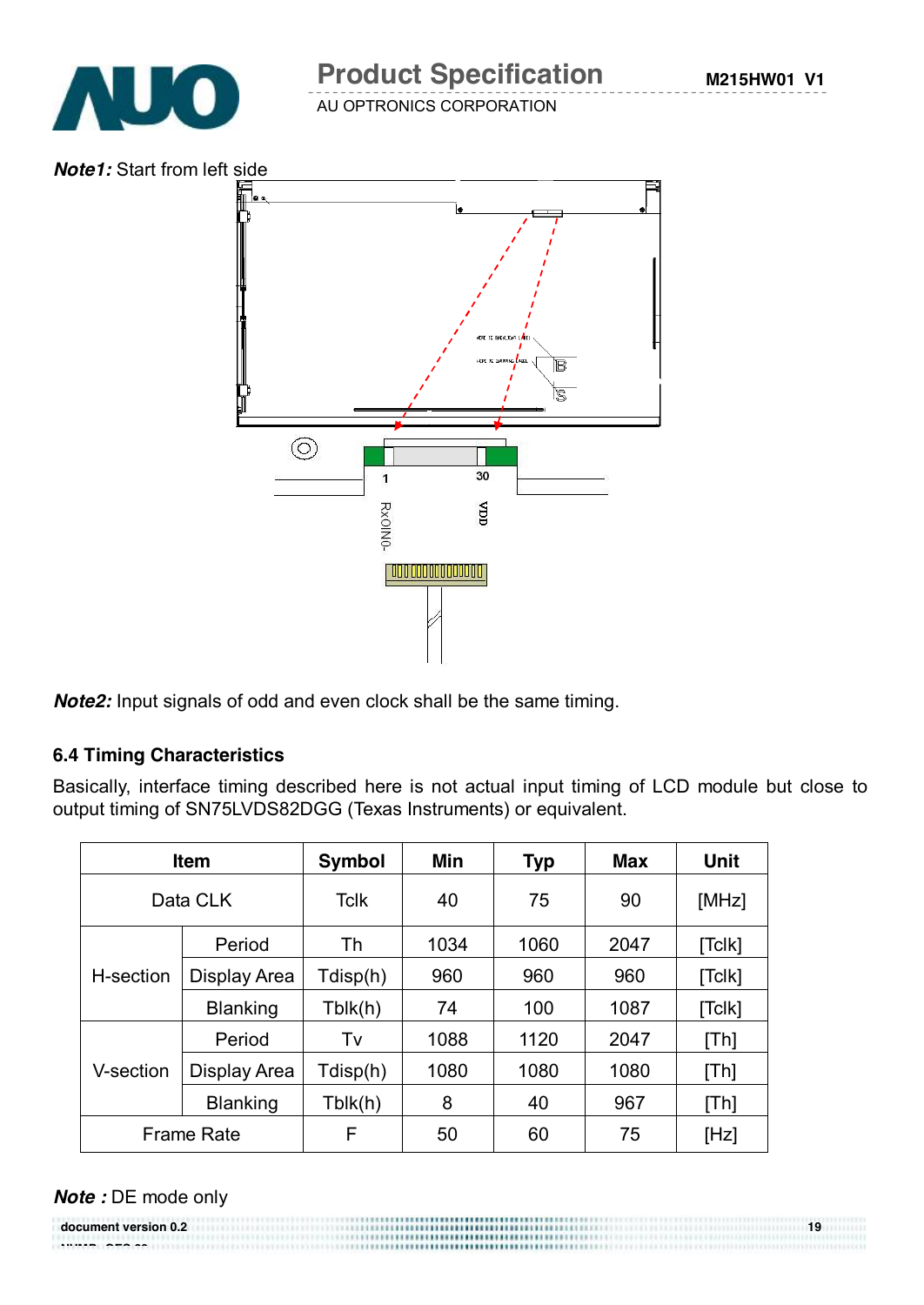

#### **6.5 Timing diagram**

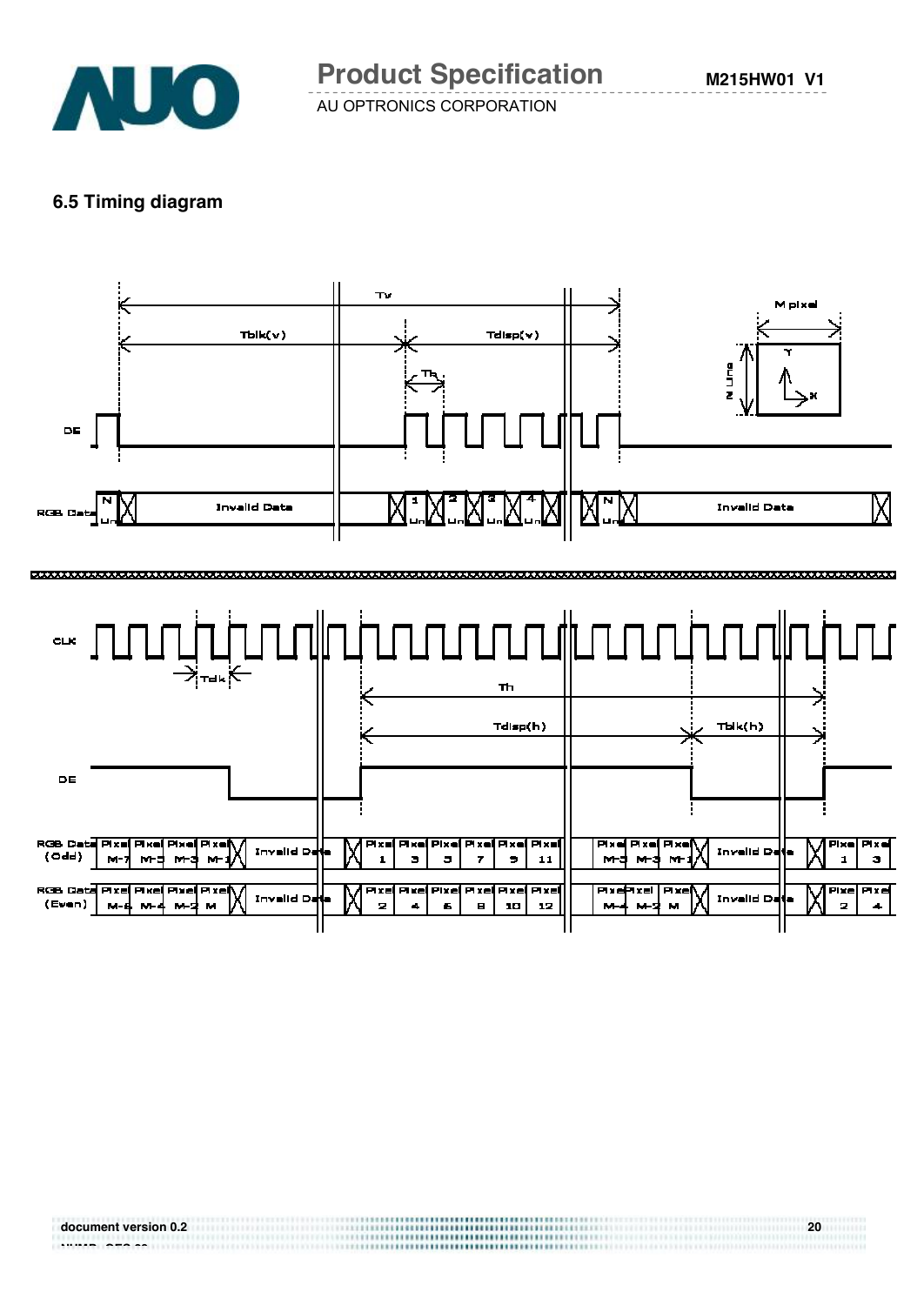

#### **6.6 Power ON/OFF Sequence**

VDD power and lamp on/off sequence are as follows. Interface signals are also shown in the chart. Signals from any system shall be Hi-Z state or low level when VDD is off.



| <b>Parameter</b> | Min.<br>Typ. |                          | Max.                     | Unit   |
|------------------|--------------|--------------------------|--------------------------|--------|
| T1               | 0.5          | $\overline{\phantom{a}}$ | 10                       | [msec] |
| T <sub>2</sub>   | $\mathbf{0}$ | $\blacksquare$           | 50                       | [msec] |
| T <sub>3</sub>   | 200          | $\overline{\phantom{a}}$ | $\overline{\phantom{a}}$ | [msec] |
| T4               | 200          | $\overline{\phantom{a}}$ | $\overline{\phantom{a}}$ | [msec] |
| T5               | $\Omega$     | 16                       | 50                       | [msec] |
| T6               | -            | $\overline{\phantom{a}}$ | 100                      | [msec] |
| T7               | 1000         | $\overline{\phantom{a}}$ | $\overline{\phantom{a}}$ | [msec] |

#### **document version 0.2** 21 **NUMBER 699 1999 1999**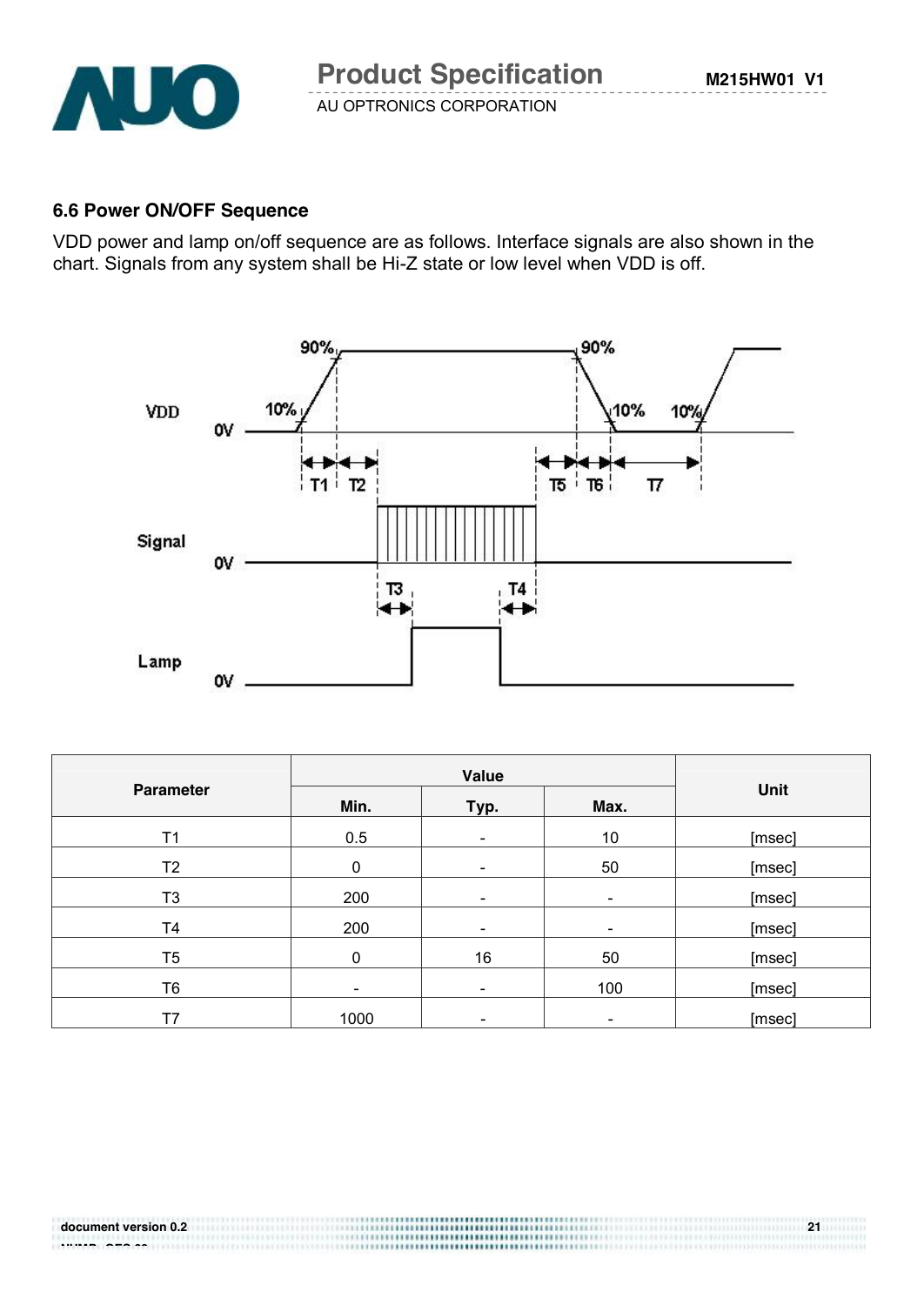

#### **7.0 Connector & Pin Assignment**

Physical interface is described as for the connector on module. These connectors are capable of accommodating the following signals and will be following components.

#### **7.1 TFT LCD Module**

| <b>Connector Name / Designation</b> | Interface Connector / Interface card |
|-------------------------------------|--------------------------------------|
| Manufacturer                        | JAE / P-TWO                          |
| Type Part Number                    | FI-XB30SSRL-HF16 / AL230F-A0G1D-P    |
| Mating Housing Part Number          | FI-X30HL (Locked Type)               |

#### **7.1.1 Pin Assignment**

| Pin#             | <b>Signal Name</b>                        | Pin#           | <b>Signal Name</b>                        |
|------------------|-------------------------------------------|----------------|-------------------------------------------|
| 1                | RxOIN0-                                   | $\overline{2}$ | RxOIN0+                                   |
| 3                | RxOIN1-                                   | $\overline{4}$ | RxOIN1+                                   |
| 5                | RxOIN2-                                   | 6              | RxOIN2+                                   |
| $\overline{7}$   | <b>GND</b>                                | 8              | RxOCLKIN-                                 |
| 9                | RxOCLKIN+                                 | 10             | RxOIN3-                                   |
| 11               | RxOIN3+                                   | 12             | RxEIN0-                                   |
| 13               | RxEIN0+                                   | 14             | <b>GND</b>                                |
| 15 <sub>15</sub> | RxEIN1-                                   | 16             | RxEIN1+                                   |
| 17               | <b>GND</b>                                | 18             | RxEIN2-                                   |
| 19               | RxEIN2+                                   | 20             | <b>RxECLKIN-</b>                          |
| 21               | RxECLKIN+                                 | 22             | RxEIN3-                                   |
| 23               | RxEIN3+                                   | 24             | <b>GND</b>                                |
| 25               | NC (for AUO test only. Do not<br>connect) | 26             | NC (for AUO test only. Do not<br>connect) |
| 27               | NC (for AUO test only. Do not<br>connect) | 28             | <b>VDD</b>                                |
| 29               | <b>VDD</b>                                | 30             | <b>VDD</b>                                |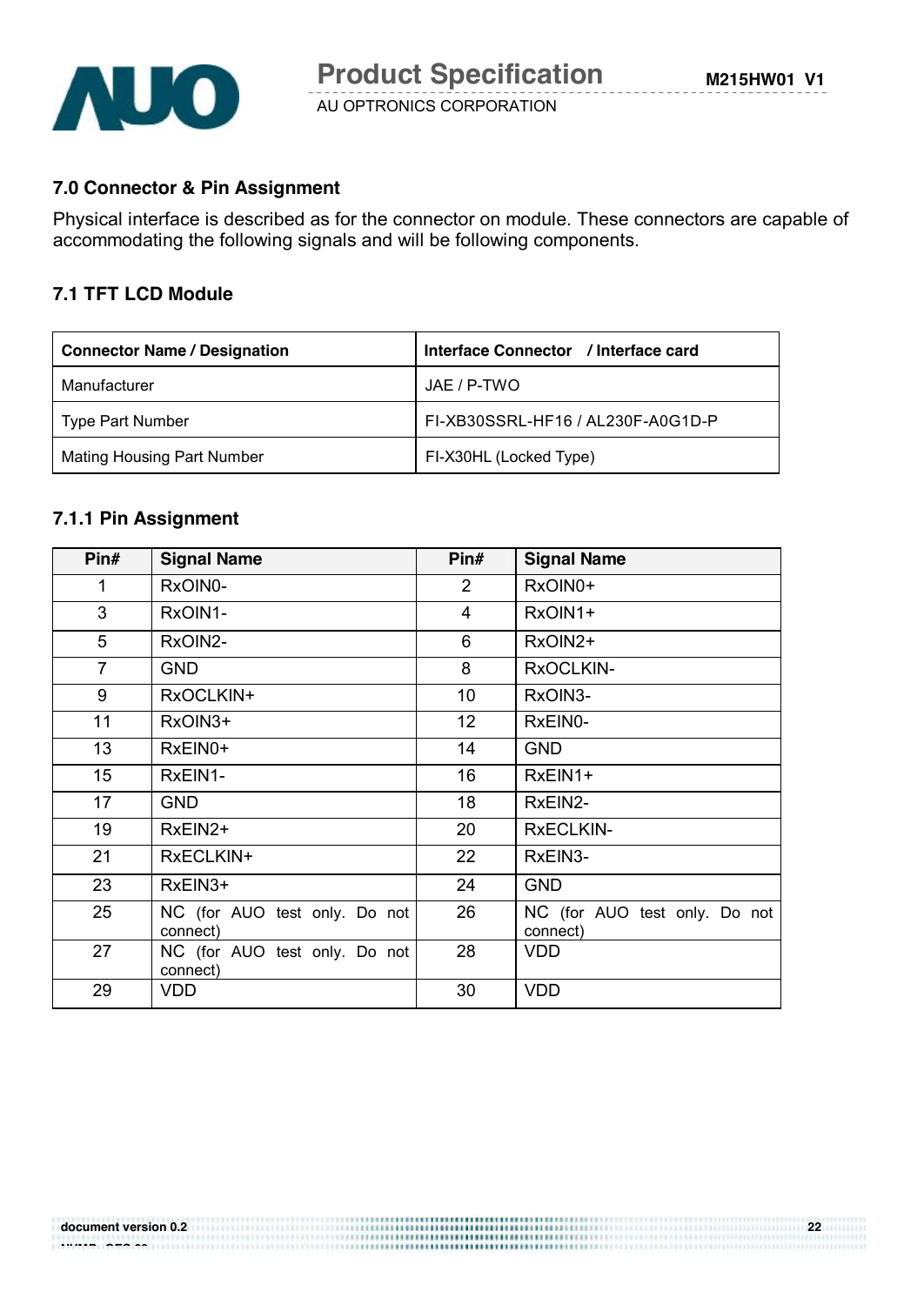

### **7.2 Backlight Unit**

Physical interface is described as for the connector on module. These connectors are capable of accommodating the following signals and will be following components.

| <b>Connector Name / Designation</b> | Lamp Connector / Backlight lamp |
|-------------------------------------|---------------------------------|
| Manufacturer                        | <b>CVILUX</b>                   |
| <b>Type Part Number</b>             | CP0502SL090                     |
| <b>Mating Type Part Number</b>      | CP0502P1ML0                     |

#### **7.2.1 Signal for Lamp connector**

|                 | Connector No. | Pin No.           | Input            | Color       | <b>Function</b>     |
|-----------------|---------------|-------------------|------------------|-------------|---------------------|
|                 | CN1           |                   | Hot1             | Pink        | <b>High Voltage</b> |
|                 |               |                   | Cold1            | White       | Low Voltage         |
| Upper           |               |                   | Hot <sub>2</sub> | <b>Blue</b> | <b>High Voltage</b> |
| CN <sub>2</sub> |               | Cold <sub>2</sub> | <b>Black</b>     | Low Voltage |                     |

|       | Connector No.   | Pin No.           | Input            | Color       | <b>Function</b>     |
|-------|-----------------|-------------------|------------------|-------------|---------------------|
|       |                 |                   | Hot1             | Pink        | High Voltage        |
|       | CN <sub>3</sub> |                   | Cold1            | White       | Low Voltage         |
| Lower |                 |                   | Hot <sub>2</sub> | <b>Blue</b> | <b>High Voltage</b> |
| CN4   |                 | Cold <sub>2</sub> | <b>Black</b>     | Low Voltage |                     |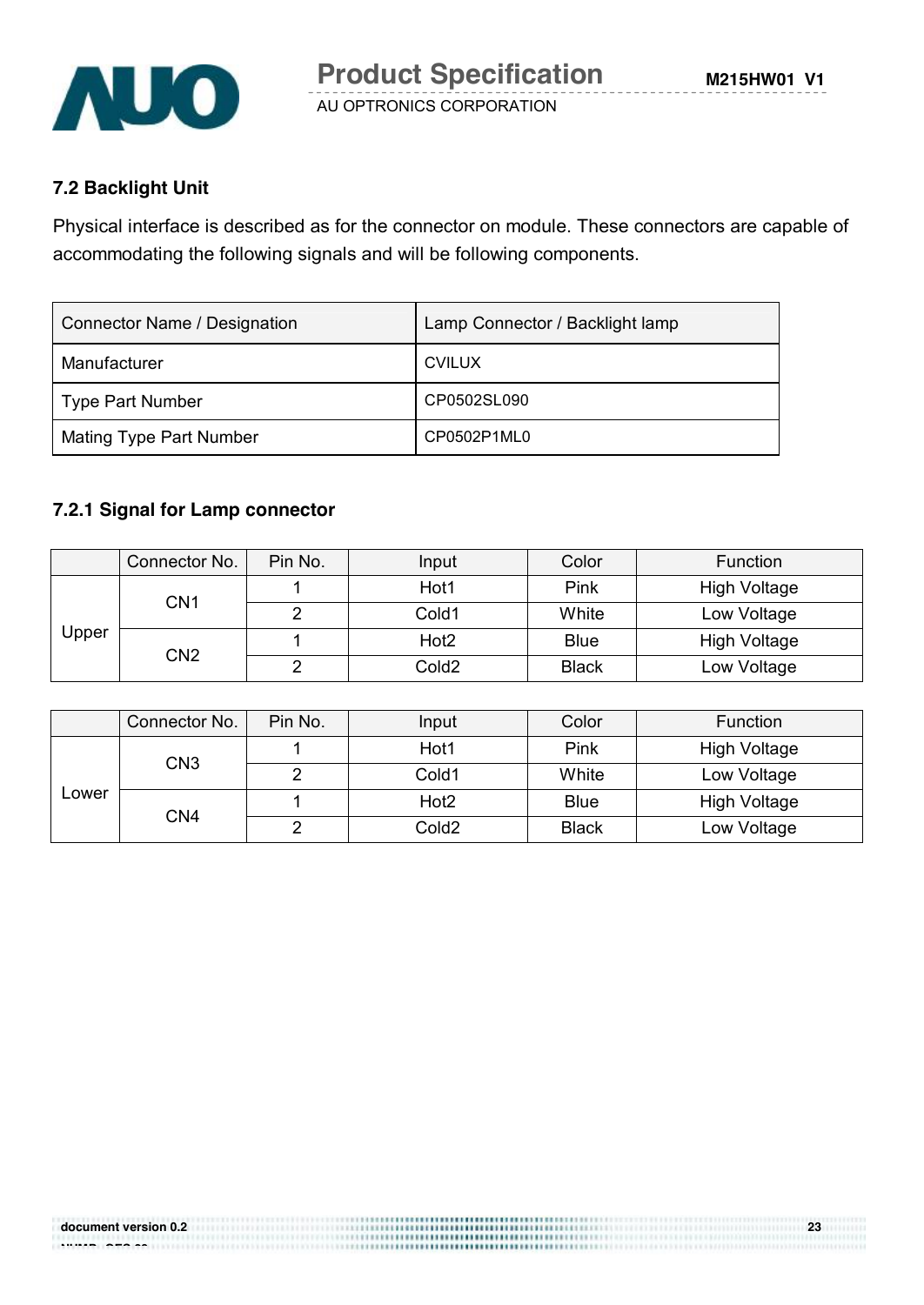

#### **8.0 Reliability Test**

Environment test conditions are listed as following table.

| <b>Items</b>                             | <b>Required Condition</b>                                                                                                      | <b>Note</b>    |
|------------------------------------------|--------------------------------------------------------------------------------------------------------------------------------|----------------|
| Temperature Humidity Bias (THB)          | Ta= $50^{\circ}$ C, 80%RH, 300hours                                                                                            |                |
| High Temperature Operation (HTO)         | Ta= $50^{\circ}$ C, 50%RH, 300 hours                                                                                           |                |
| Low Temperature Operation (LTO)          | Ta= $0^{\circ}$ C, 300 hours                                                                                                   |                |
| High Temperature Storage (HTS)           | Ta= $60^{\circ}$ C, 300 hours                                                                                                  |                |
| Low Temperature Storage (LTS)            | Ta= $-20^{\circ}$ C, 300 hours                                                                                                 |                |
| <b>Vibration Test</b><br>(Non-operation) | Acceleration: 1.5 Grms<br>Wave: Random<br>Frequency: 10 - 200 Hz<br>Sweep: 30 Minutes each Axis (X, Y, Z)                      |                |
| <b>Shock Test</b><br>(Non-operation)     | Acceleration: 50 G<br>Wave: Half-sine<br>Active Time: 20 ms<br>Direction: $\pm X$ , $\pm Y$ , $\pm Z$ (one time for each Axis) |                |
| <b>Drop Test</b>                         | Height: 60 cm, package test                                                                                                    |                |
| Thermal Shock Test (TST)                 | $-20^{\circ}$ /30min, 60 $^{\circ}$ /30min, 100 cycles                                                                         | 1              |
| On/Off Test                              | On/10sec, Off/10sec, 30,000 cycles                                                                                             |                |
| ESD (Electro Static Discharge)           | Contact Discharge: $\pm$ 8KV, 150pF(330 $\Omega$ ) 1sec,<br>8 points, 25 times/ point.                                         | $\overline{2}$ |
|                                          | Air Discharge: $\pm$ 15KV, 150pF(330 $\Omega$ ) 1sec<br>8 points, 25 times/ point.                                             |                |
| <b>Altitude Test</b>                     | Operation: 10,000 ft<br>Non-Operation:30,000 ft                                                                                |                |

*Note 1*: The TFT-LCD module will not sustain damage after being subjected to 100 cycles of rapid temperature change. A cycle of rapid temperature change consists of varying the temperature from -20℃ to 60℃, and back again. Power is not applied during the test. After temperature cycling, the unit is placed in normal room ambient for at least 4 hours before power on.

*Note 2*: EN61000-4-2, ESD class B: Certain performance degradation allowed

No data lost Self-recoverable No hardware failures.

| document version 0.2 |         | 24 |
|----------------------|---------|----|
|                      |         |    |
| -------<br>-----     | <b></b> |    |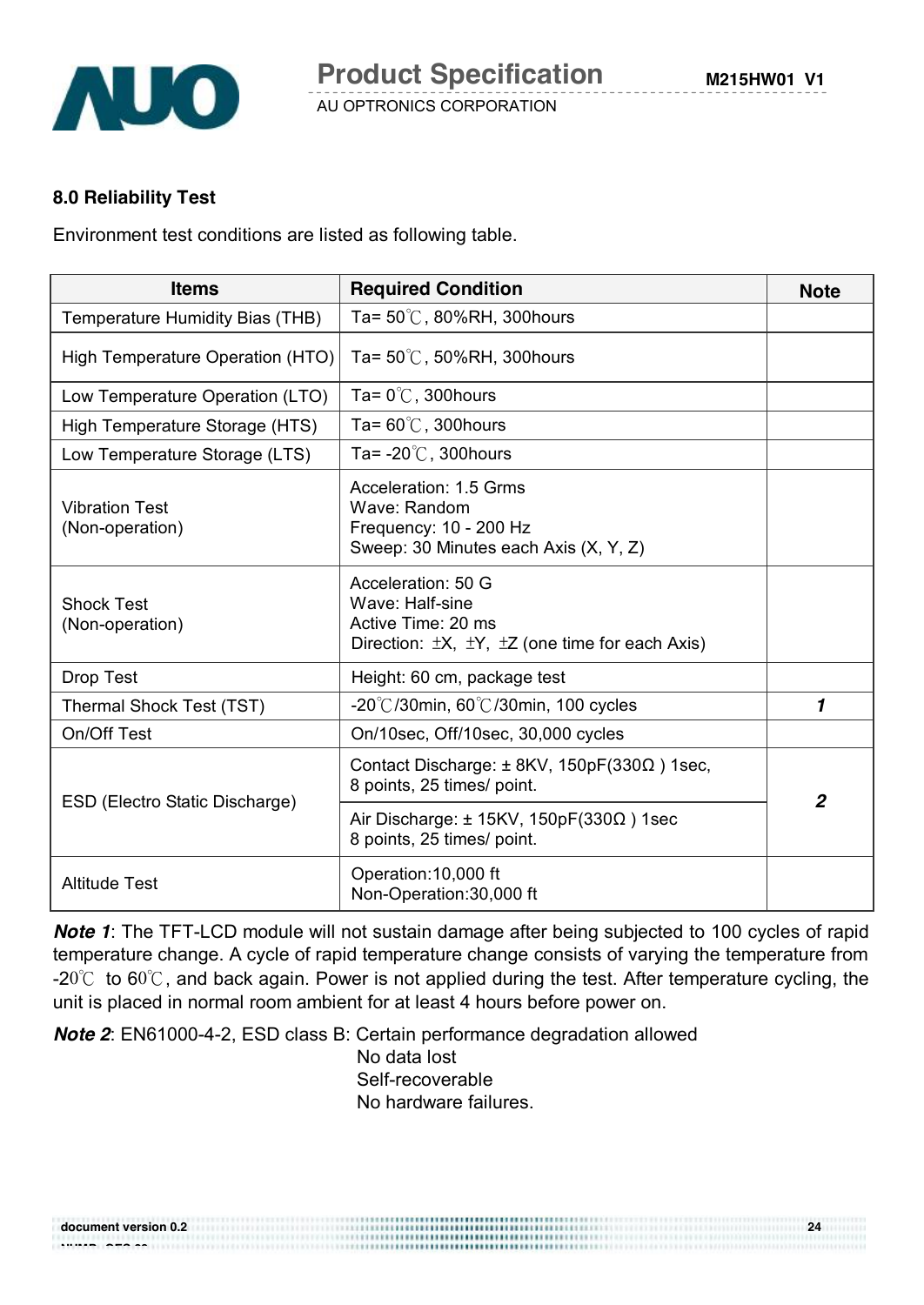

## **9.0 Shipping Label**

The label is on the panel as shown below:

| $*$ xxxxxxxxxxxx - xxxxx $*$ | Manufactured XX/XX<br>Model No: M215HW01 V1<br>$c$ <b>A</b><br>E204356<br>XXXXX<br>AU Optronics<br>RoHS<br>MADE IN XXXXXX (XX) |
|------------------------------|--------------------------------------------------------------------------------------------------------------------------------|
| XXXXXXXXXXXXXXXXXXXX         |                                                                                                                                |

*Note 1:* For Pb Free products, AUO will add **b** for identification.

*Note 2:* For RoHS compatible products, AUO will add **ROHS** for identification.

*Note 3:* For China RoHS compatible products, AUO will add **C** for identification.

*Note 4:* The Green Mark will be presented only when the green documents have been ready by AUO Internal Green Team.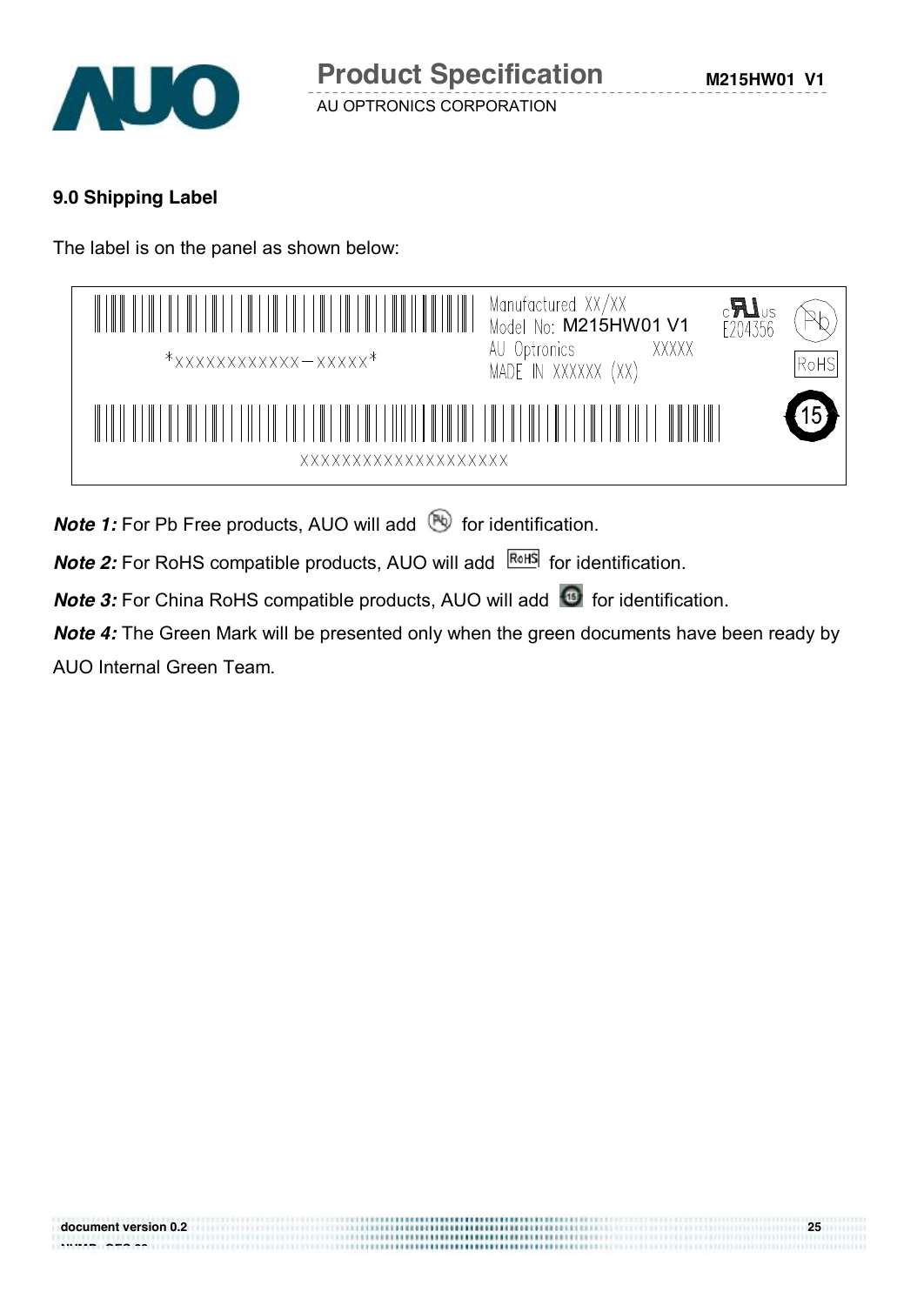